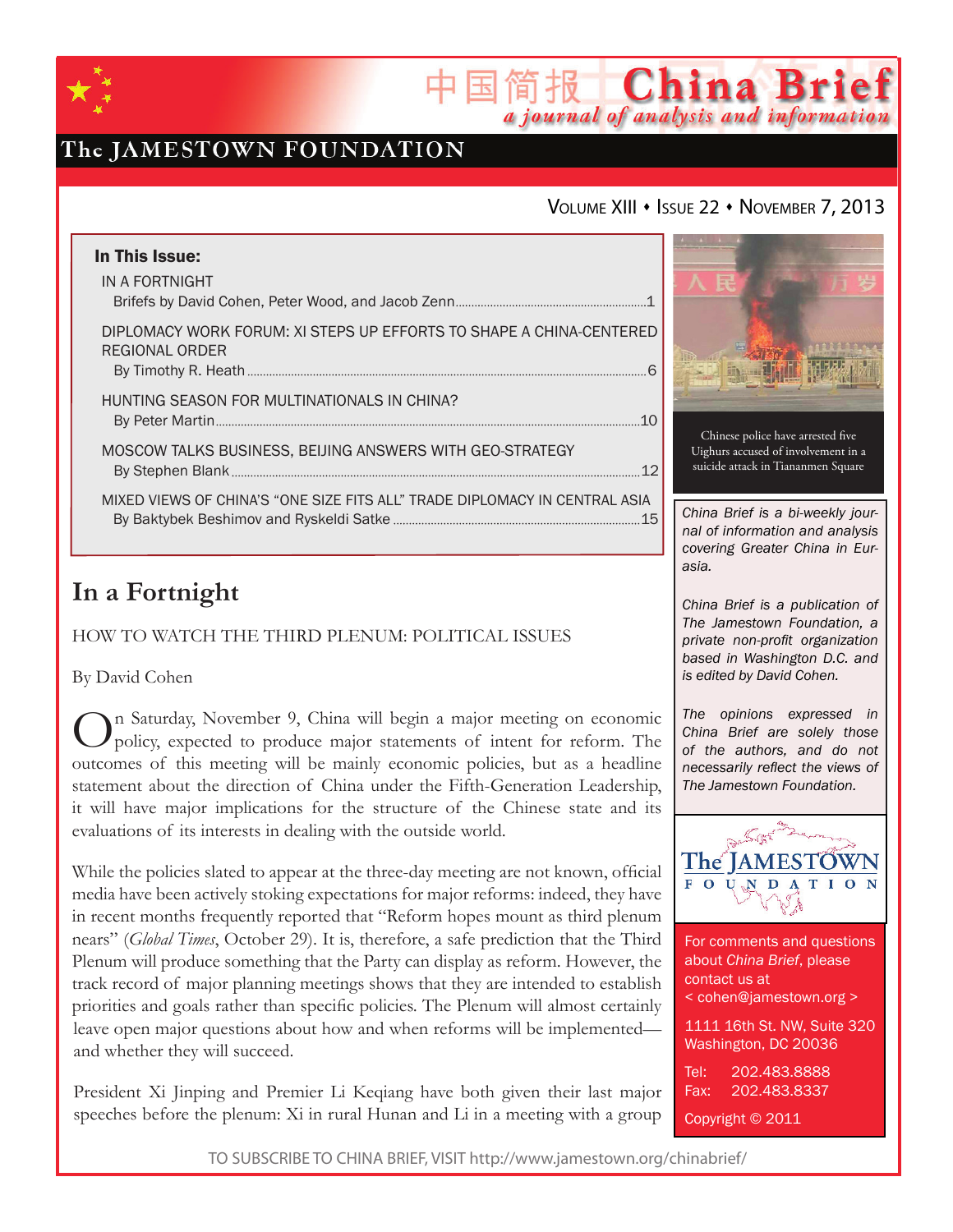of economic experts. Xi's speech—bracketed by a folksy incident in which an old woman politely asked him his name—was an evident return to the populist tone of his first weeks in office (People's Daily Online, November 3). In his first months as chairman of the Party, Xi made a number of appearances speaking in clear language directed at a popular audience (a sharp contrast to the opaque, jargon-laden speeches of his predecessor), before devoting himself almost entirely to the high-profile party discipline campaign that has occupied most of his time since the spring. Li's speech was an overview of China's macroeconomic situation and the need for reform, most notable for establishing a benchmark level for annual GDP growth needed to maintain an acceptable level of employment: 7.2%, below the official annual target of 7.5% and the year-to-date rate of 7.8% (People's Daily Online, November 5). Li emphasized, as he has done on several occasions, that the economy is on an even keel, with no room for stimulus but no need for tightening.

As analysts work through the policy statement that emerges on November 12, those interested in political and foreign relations should watch the following issues:

### **Leadership politics and party management**

In addition to an economic planning session, the Third Plenum is a test of the new administration's power. Xi and Li have been quite clear about what they want in the report, and failure to deliver on some of these issues—especially a national social welfare plan and restructuring of stateowned companies and local governments—will suggest that they have not been able to overcome the Party's powerful economic interest groups. It will also be worth watching for codification of the new administration's key slogans, especially the "China Dream" and the "mass line" discipline campaign.

A major question to follow is whether the mass line campaign is supplemented with efforts to develop institutionalized systems of oversight and control. While a high-profile political campaign may create the pressure necessary to drive reforms through a calcified system, implementation will require regular and extended oversight.

ChinaBrief Volume XIII • Issue 22 • November 7, 2013

### **External Relations**

Li has made "opening" (*kaifang*) China's economy a key theme of his speeches over the last few months, including his pre-plenum macroeconomic overview. While this entails domestic reforms, he also highlighted China's efforts to forge new free trade agreements and to fight what he described as "protectionism" abroad, citing the resolution of the China-EU photovoltaic industry trade dispute as a victory. While the overall goals he describes aim to transform the basis of China's growth model from exports to domestic consumption, this suggests that he views continued export growth as a *sine qua non* for overcoming the dislocations of a vast economic transition (for more on Li's view of growth and reform, see *China Brief*, Vol. 13, Issue 19).

If opening foreign markets in this sense is written into the plenum report, it will suggest that China's recent batch of trading deals are viewed as economic necessities. This should incline explanations for the recent push on "peripheral diplomacy" (see "Diplomacy Work Forum: Xi Steps Up Efforts to Shape a China-Centered Regional Order" in this issue) toward domestic drivers, away from purely geo-strategic interpretations. It will also reinforce China's concern with what it views as discrimination against Chinese investment in the United States.

### **Legitimacy**

Finally, China's leaders will be trying to sell their reform agenda to the public, an effort which may see Xi spending more time meeting farmers rather than overseeing Party study sessions. An issue to watch here is occupational safety—while it has been little discussed during the long build-up to the Plenum, it has been mentioned by several top leaders in the past week, including both Xi and Li in their pre-Plenum speeches, and State Councilor Wang Yong in a speech in Wuhan citing the end of a little-reported national three-month campaign on the issue (Xinhua, November 5). The issue could be one on which the leadership sees potential for immediate results, demonstrating their ability to improve life in China before harder reforms go into effect.

Foreign businesses with Chinese employees or suppliers will need to pay close attention—multi-national corporations have been the first to be hit in a wave of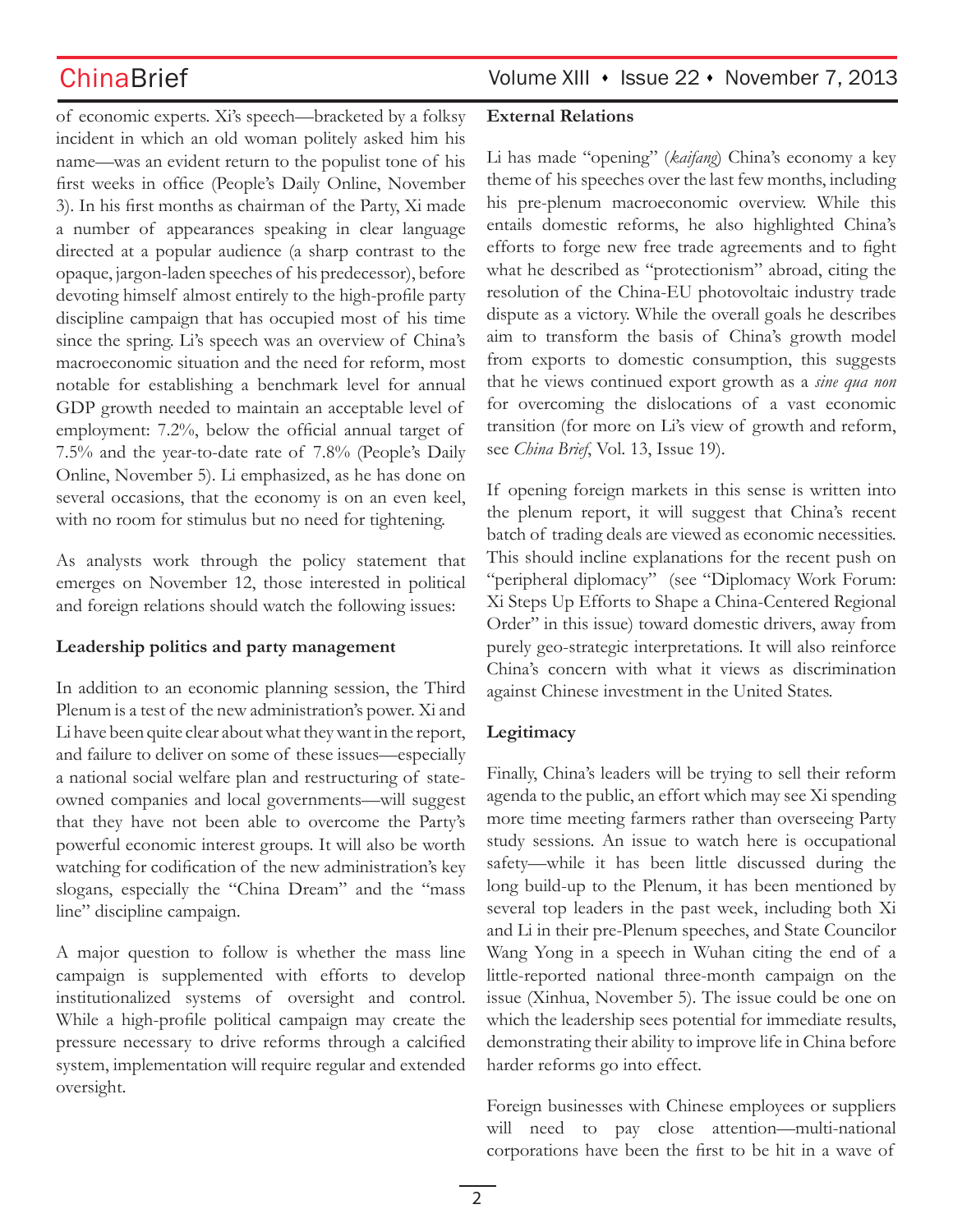## ChinaBrief Volume XIII • Issue 22 • November 7, 2013

recent crackdowns on business malpractice, and are likely to face close scrutiny if workplace safety becomes a policy priority (See "Hunting Season for Multinationals in China?", in this issue).

**\***

China-Japan Relations Worsen as Chinese Air Force Flies Through "First ISLAND CHAIN"

### By Peter Wood

China's relationship with Japan took a turn for the worse this past week, with a number of incidents and statements increasing tensions over the disputed Diaoyu/Senkaku islands. On October 27th, a formation of H-6 bombers and Y-8 surveillance aircraft passed the disputed area on their way through the Miyako Strait to the Pacific Ocean (Kyodo News, October 27). Similar flights followed for the next two days. This was the largest-ever formation of Chinese military aircraft to transit the area, and the first to be repeated on successive days.

Over the past two months, flights by Chinese surveillance aircraft, drones and bombers through the Miyako Strait, a gap in Japanese airspace and territorial waters in the Ryukyu Island Chain, have prompted frequent scrambles of Japanese Air Self-Defense Force (JASDF) jets. Though these sorts of flights (and interceptions) have happened regularly since September, the series of flights ending on October 29th was noteworthy in the number of aircraft, and duration (three consecutive days).

A translation of a question and answer session with the Japanese Minister of Defense posted on the MOD's website quoted him as saying "I interpret this behavior as an example of China's aggressive expansion of its active range that includes the ocean" (Japanese Ministry of Defense, October 29). Previously, unaccompanied Chinese bombers had only transited this area on two occasions, in late July and early September (*Asahi Shimbun*, September 9). Additionally, China's Coast Guard frequently patrols the area close to the Diaoyu/ Senkaku Islands (Kyodo News, October 28).

This follows on strident policy statements from the Abe administration in response to China's use of drones to survey disputed areas. It has been widely reported that a

plan drawn up by Mr. Abe would have Japanese defense forces shoot down drones that violated Japanese airspace. In response, Chinese defense ministry spokesperson Geng Yansheng responded that it would view such action as "a severe provocation" and tantamount to a declaration of war (Xinhua, October 27; *Global Times*, October 27). China continues to insist that the territory in dispute is its own, and that the Coast Guard vessels and military aircraft are merely carrying out police duties.

While tensions have been rising with Japan, China has been pursuing a campaign to bolster "peripheral diplomacy," strengthening ties with other neighboring countries, and threatening Japan with regional isolation (for more this effort, see " Diplomacy Work Forum: Xi Steps Up Efforts to Shape a China-Centered Regional Order," in this issue).

The United States will also soon be flying drones from Japan, including the long-range "Global Hawk," in addition to conventional maritime surveillance aircraft (WantChinaTimes, October 4). Beyond tensions over the Diaoyu/Senkaku Islands, these surveillance aircraft, manned and unmanned, are being tasked with monitoring an area of great strategic significance.

Although China's bombers are passing through international airspace, their route is an important one to Chinese military strategy. The Miyako Strait is a key international bottleneck for China, being its primary exit from eastern China to the Pacific Ocean, and the only sea or air route that does require passing through Japanese or disputed territory. In recent years China has sent more and more ships through this area to conduct naval exercises in international waters. The Strait, which goes between two islands of the Ryukyu Chain, has Okinawa on one side and Miyako Island on the other, both with large populations.

The strait is thus of huge significance to the Chinese navy and particularly its goal of exerting influence past the socalled "First Island Chain," which includes Okinawa and the Ryukyus. The ability to project power beyond this area is key to China being able to overcome what some have labeled the "C-shaped Containment strategy"—a notional arc of nations allied with the United States stretching from northern Japan down through the Philippines and beyond (See "C-Shaped Containment"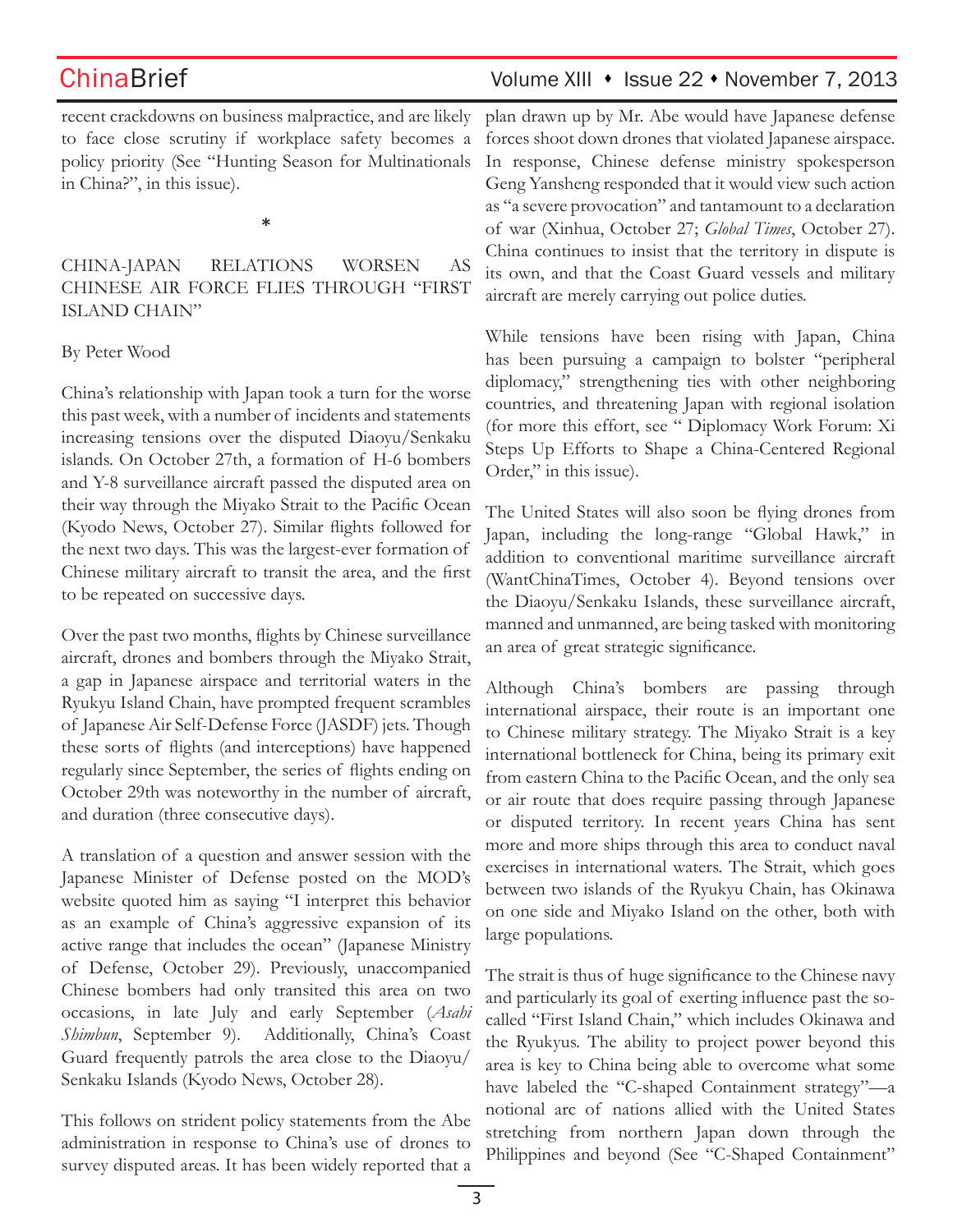[*C Xing Bao Wei*], by the military commentator and PLA Air Force Senior Colonel Dai Xu).

The Miyako Strait (as well as both Okinawa and Mikayo Island) is only a little over 500 miles to the southeast of Shanghai. It is even closer to Ningbo, the home of China's East Fleet. Using available estimates of the H-6's range, a bomber flying from Benniu Airbase (PLA Navy Air Force) could make a round trip through the Strait more than half-way to the Second Island Chain, which includes U.S. territories Guam and the Marinas Islands, using only accepted international airspace. Flying close to the Diaoyu/Senkakus decreases this figure somewhat, making these flights strategically important as well as symbolic. As China is showing the flag to Japan, exercising its rights to transit international airspace, it is also conspicuously demonstrating force projection capabilities.

Its audience likely includes the United States, with its second island chain presence, as well as Japan. Perhaps in response, the United States has recently committed to building a second airbase on Saipan to complement Anderson Airbase on Guam (WantChina Times, September 30).

At the same time as it has expanded patrols of disputed areas, China has been showcasing its nuclear submarine force. Long regarded as a non-threat due to technical issues and small size, China, in a series of articles and programs on official television programs, has revealed details about its submarine force to the public (*People's Daily*, October 28). According to an article in *Seeking Truth*, the revelations are meant to reassure the public of the efficacy of China's nuclear deterrent, and also to signal to other states that China has a reliable nuclear deterrent with full second strike ability. Such a signal could also be directed at Japan and the United States, with the goal of minimizing their response to Chinese assertiveness.

China has thus far been able to avoid escalation after a series of incidents, from painting Japanese ships with fire-control radar to frequent patrols near disputed areas with its Coast Guard. Whether Japan will continue to exercise restraint remains to be seen.

*Peter Wood is an independent researcher focusing on the Chinese military and a regular contributor to China Brief.* 

ChinaBrief Volume XIII • Issue 22 • November 7, 2013

Tiananmen Attack: Global, Local or BOTH?

### By Jacob Zenn

On October 23, in Beijing, a driver crashed his Jeep into a gate in Tiananmen Square, setting off an explosion that killed two foreign tourists, the driver and his two passengers, who were his wife and mother. It also injured 40 other people. Within one week, Chinese police announced that the driver and his family were Uighurs from Xinjiang Province and that the "suicide attack" was "carefully planned, organized and premeditated" (*South China Morning Post* [SCMP], October 31). The police also reported that five suspects, who were all Uighurs from Xinjiang's Hotan Prefecture, had confessed to plotting the "suicide attack" and that "jihad banners" and long knives were found in residence of one of the suspects (AFP, October 31). On November 2, Meng Jianzhu, the head of the Communist Party's Central Politics and Law Commission, added from the sidelines of a Shanghai Cooperation Organization (SCO) meeting in Uzbekistan that "the group behind [the attack] was the East Turkestan Islamic Movement [ETIM], which is entrenched in central and western Asia" (*SCMP*, November 2).

China's initial censorship of news coverage of the incident and details about the incident led Uighur organizations in the United States, Turkey and elsewhere to question the government's narrative. These organizations pointed out the unusual circumstance of a mother and wife taking part in what Beijing described as a "jihadist" attack. The World Uyghur Congress also warned that "Uighurs in East Turkestan and across China are about to enter into a period of unprecedented repression in the wake of the car crash" (World Uyghur Congress press release, November 1).

Circumstantial evidence suggests the attack was likely a suicide operation. The explosion that detonated after the car rammed into the gate, for example, was large enough to kill all three passengers. It appears that the driver rammed into the gate in a deliberate attack at a chosen symbolic location, and is reported to have had "devices filled with gasoline" in his car (CCTV News, November 1). The layout of Tiananmen Square would also have prevented the driver from gaining enough momentum to kill himself and the two passengers solely on impact.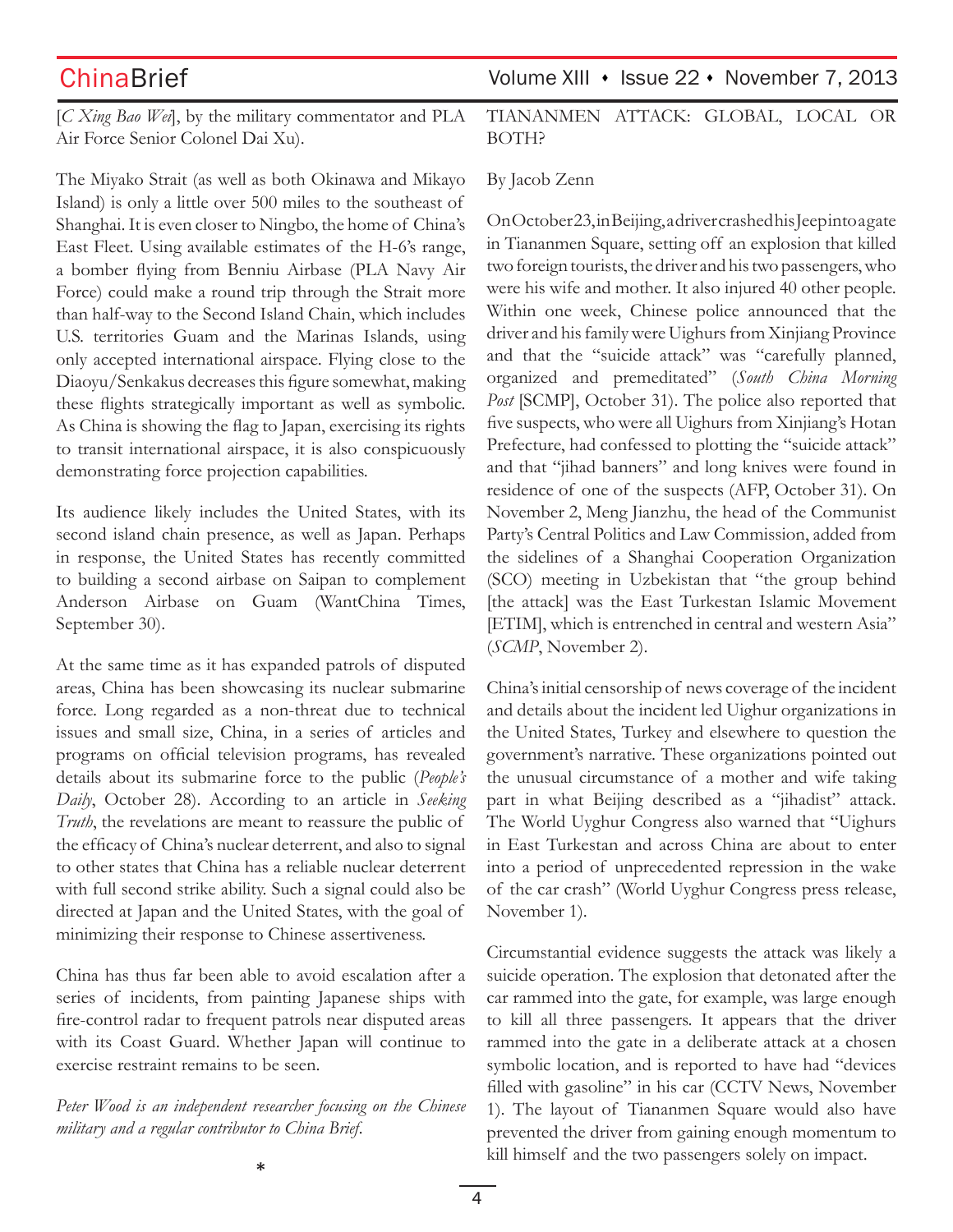Suicide operations are also not unprecedented for Uighur militants or Uighurs with local grievances who have carried out attacks in Xinjiang. In 2011, two Uighurs in Aksu, Xinjiang, drove an explosive-laden electric tricycle cart into a crowd of policemen who worked at a station that had a reputation for providing "political education" to Uighurs with long beards and women with headscarves (Reuters, August 25, 2012; al-Jazeera, August 20, 2010). The blast killed eight and wounded 15 others. In addition, the 300–500-member Turkistan Islamic Party (TIP), a Uighur-led militant group based in Pakistan, claimed responsibility for a motorcycle-borne suicide attack in Yecheng, Xinjiang, near the Pakistani border, which killed 21 border guards on October 1, 2012 (Islamic Turkistan, March; Radio Free Asia, October 12, 2012).

If the Uighurs who carried out the attack in Beijing intended to avenge what some Uighurs consider to be Chinese "occupation" of Xinjiang, then the question arises whether the driver and his family were connected to the TIP (which the Chinese often refers to as "ETIM"). The TIP has verifiably claimed only one attack in Xinjiang, which was on July 30, 2011, when a car bomb detonated on a pedestrian street frequented by Han Chinese in Kashgar. Shortly after, two Uighur men who hijacked a truck and killed its driver rammed the vehicle into a group of pedestrians and stabbed them, killing about ten people. In August 2011, the TIP showed one of the attackers, who was killed by Xinjiang police in a corn field days after the attack, training at a camp in Pakistan with other fighters (*Times of India*, September 8, 2011).

Yet, most violence between Uighurs and Han Chinese or Uighurs and Uighur policemen who work for the government—is not claimed by the TIP, nor have they been proven to have any connection with outside militant groups, despite Chinese claims. Chinese officials attribute violence in Xinjiang to outside interference, such as Uighur militants in Pakistan, Turkey and Syria. While outside groups have not been clearly linked to specific attacks, Xinjiang today is more connected to the outside world than ever before, as a result of expanded trade routes from the region into Pakistan, Afghanistan and Central Asia. It is likely that Uighurs with grievances like those articulated by the TIP may learn methods from international jihadists to draw attention to the situation in Xinjiang.

## ChinaBrief Volume XIII • Issue 22 • November 7, 2013

Similarly, the TIP may increasingly be claiming or praising attacks that international jihadists inspire, but do not command. For example, TIP leader Abdullah Mansur praised an April 23 incident in Kashgar, in which 21 people were killed after police uncovered a group of Uighurs making explosives and who were in possession of "jihadist propaganda" (*China Daily*, April 30). Mansour said in a Uighur-language video statement that "the jihad operation" was a response to "Chinese Communists" killing and imprisoning Islamic teachers and scholars, the "domination" of Uighurs by Chinese culture, and the banning of Islamic headscarves for women and beards for men (Sawt al-Islam, June 27).

An early assessment of the attack in Beijing suggests that it may have been a "glocal attack"—inspired by local grievances but employing methods of violence that come from abroad. The attack is significant because it is the first time Uighur militants—whether internationally connected or not—have carried out an attack outside of Xinjiang, and in the heart of the Chinese government. The attack will increase the mistrust felt by majority Han Chinese toward Uighurs, regardless the facts of the case, as news of the official storyline spreads in social networks and government media. A likely tightening of Chinese policies in Xinjiang, which some Uighurs reject and the Han increasingly support, will likely lead to a continued cycle of violence that reflects both local grievances and international trends in militancy.

*Jacob Zenn is an analyst of Eurasian and African affairs for The Jamestown Foundation, a non-resident research fellow of the Center for Shanghai Cooperation Organization Studies in Shanghai, China, and a specialist in the international law and best practices related to the freedom of association.*

**\*\*\***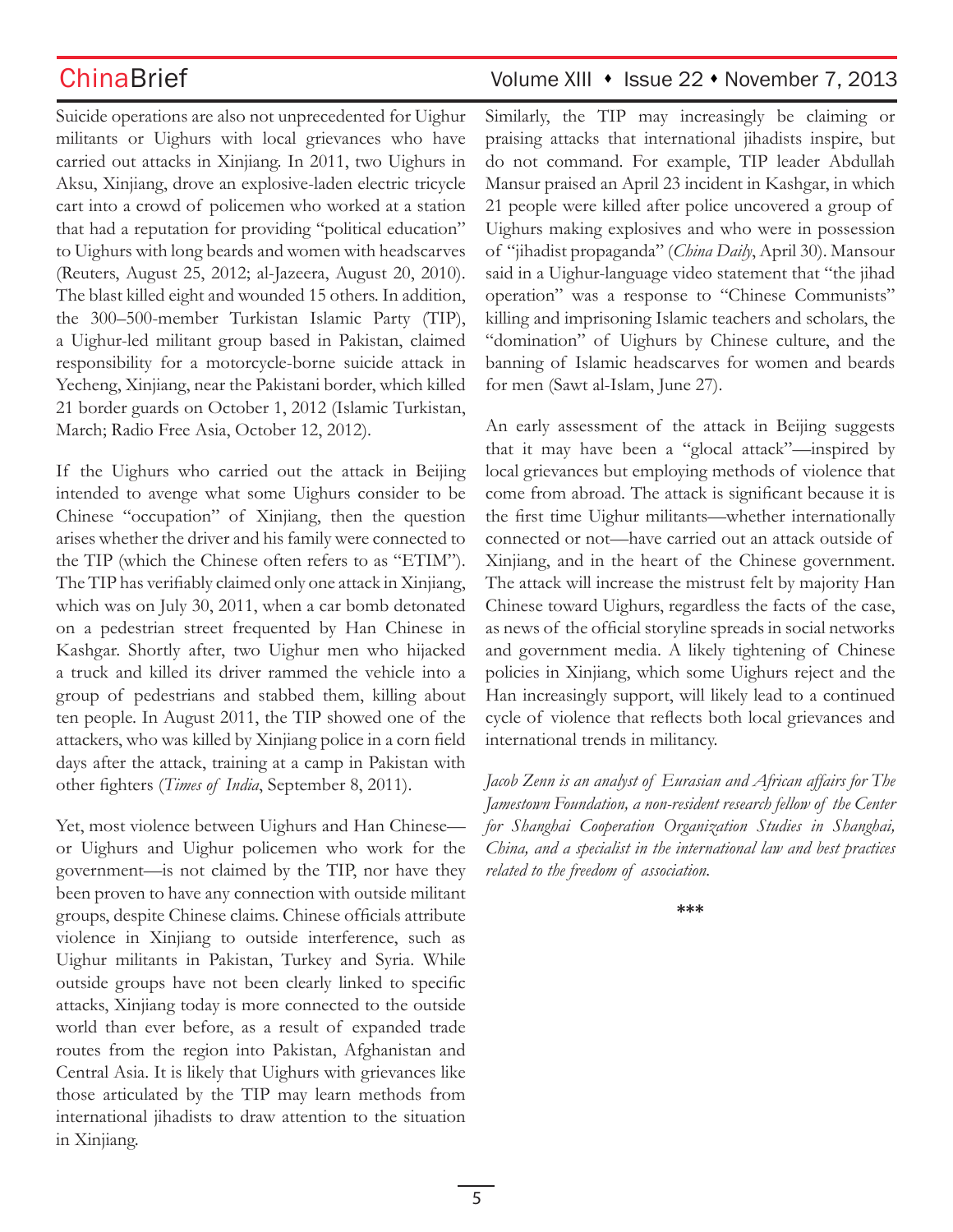# **Diplomacy Work Forum: Xi Steps Up Efforts to Shape a China-Centered Regional Order**

By Timothy R. Heath

*At its first-ever work forum on diplomacy to China's periphery, the Xi administration outlined strategic guidance to strengthen PRC leadership of the region as part of its overall strategy to realize the nation's rejuvenation. While it stressed the need for economic integration and building friendly relations with neighboring countries, it also validated recent efforts to challenge Japan's and the Philippines' control of disputed maritime sovereignty claims. This suggests a China that is in coming years more selective about confrontation with fellow claims disputants, but no less determined. The work forum guidance also suggests that the U.S.-China relationship will grow more complicated. An increasingly confident Beijing appears poised to step up a competition for influence even as it increases efforts to improve cooperative, stable relations with the United States.*

In 24–25 October, the Chinese Communist Party  $\mathcal{L}$  (CCP) Central Committee held a work forum on diplomacy to the periphery (*zhoubian*), i.e., the land and maritime regions adjacent to China. Central authorities last held a similar event in 2006, when then-CCP General Secretary Hu Jintao presided over a diplomacy work meeting. In the taxonomy of CCP official gatherings, work forums (*zuotan*) differ from work meetings (*huiyi*) in that the former tend to be smaller in attendance, shorter in duration, less structured events focused on a more specialized topic. This forum followed a number of important Politburo study sessions aimed at refining China's diplomatic strategy. In January, the Politburo held a study session on China's overall diplomacy (Xinhua, January 29). In July, the Politburo held a study session on maritime strategy topics (Xinhua, July 31).

PRC recognition of key long-term changes in the global economy and the international security environment, as well as of the region's growing strategic importance, underpin the rationale for holding the work forum. As many analysts have noted, Asia is expected to expand its share of global GDP for years to come. Many economists predict that China's economy will become the world's largest in coming decades. Asia's intraregional trade is also expected to continue to grow at a relatively high

## ChinaBrief Volume XIII • Issue 22 • November 7, 2013

rate. Reflecting these developments, China and ASEAN recently announced that both hope to double this year's trade volume to US \$1 trillion by 2020 (Xinhua, October 9). At the periphery diplomacy forum, Xi hinted at such "great changes" when describing regional trends. He also cited geographic proximity, natural environment, political relations, and robust economic and trade as reasons for the "extreme strategic importance" of China's periphery.

PRC leaders have explained that consolidation of China's influence throughout Asia is essential for the country's rise as a great power. Xi noted that the "strategic objective" of diplomatic ties to the periphery is intended to "serve and support" the CCP desired end state of "national rejuvenation" by mid-century. This requires developing "comprehensive relations" with regional powers and "consolidating friendly relations." This guidance builds on the 18th Party Congress Work Report, which similarly called for efforts to "consolidate" (*gongu*) relations with the periphery (See *China Brief*, Vol. 12, Issue 23). As a consequence, Beijing appears to have elevated the importance of diplomatic relations with the region. Foreign Minister Wang Yi explained that relations with countries on China's periphery had become the "priority direction" (*youxian fangxiang*) for foreign policy (*People's Daily*, September 10).

The periphery diplomacy forum illustrates that the Xi administration has adopted a more detailed approach to strategic planning than was the case of the previous administration. PRC officials and commentators point out that this is the first diplomatic work meeting to feature the concept of "top level design" (*dingceng sheji*). Top level design is a concept borrowed from systems engineering, which first appeared in an authoritative document in the 12th Five Year Program. The idea focuses on planning policies and reforms in a "scientific," top-down, comprehensive manner, informed by an understanding of the broader strategic picture. Closely associated with the "scientific development concept" pioneered by Hu Jintao, the concept featured prominently in the 18th Party Congress Work Report and has commonly appeared in many high level strategy and policy documents and speeches under Xi. The concept of top level design can be seen in the *closer alignment of diplomatic work with broader strategic objectives*, in efforts to *incrementally enforce sovereignty claims*, and in the focus on a *more active approach to shaping the regional order*.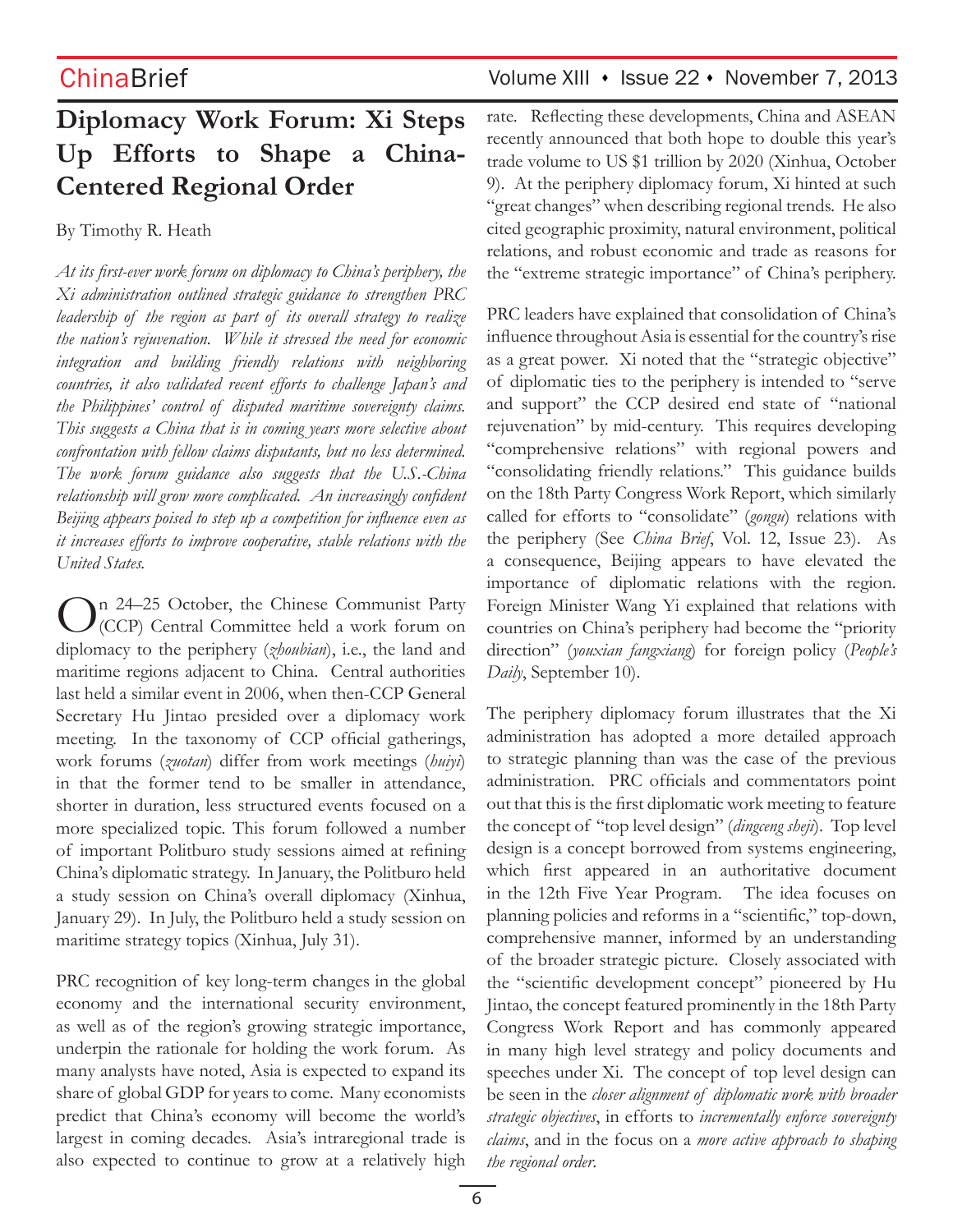### **Aligning diplomacy with strategic objectives**

Compared with its predecessor, the Xi administration has shown a stronger focus on ensuring that diplomatic activities closely support longstanding PRC strategic objectives. Xinhua reported that the work forum aimed to establish the "strategic objectives, basic principles, and overall setup of the diplomatic work to the periphery in the next five to ten years" and to define the "line of thinking on work and the implementation plans for resolving major issues facing diplomacy to the periphery" (Xinhua, October 26). The focus on timelines, strategic objectives, and implementation plans stands in sharp contrast to the traditional focus on broad principles and guidance seen at the previous conference under the Hu administration (Xinhua, August 24, 2006).

Xi is the first General Secretary to publicly hint at foreign policy benchmarks to support broader strategic objectives set for 2021 (centenary of the Chinese Communist Party's founding), and 2049 (centenary of the founding of the PRC), although Xinhua reported that the forum focused primarily on planning for the next five to ten years. Xinhua reporting did not provide details on the timeline policy benchmarks, but writings by high level experts potentially offer some insight. Chen Xiangyang, a top expert at the Ministry of State Security-run China Institute of Contemporary International Relations (CICIR), outlined a three stage approach in keeping with the timelines mentioned by Xi. Chen described short term objectives, leading up to 2016, as focused on creating an "overall quiet and beneficial Asia Pacific environment for the smooth implementation of China's 12th Five Year Program, preventing loss of control in Asia Pacific regional flashpoints, and strengthening crisis management and flashpoint control capabilities." This suggests that in the near term, China will focus on simply managing, and not solving, its various claims disputes, as it maintains its focus on building national power.

Concurrently, Chen outlined mid-term objectives over the next ten years through 2021. In this period, he noted guidance to extend the "period of major strategic opportunity" by deepening economic ties with Asia. This period, stated Chen, should offer more promising conditions to "appropriately solve territorial disputes with neighboring countries." This suggests that Beijing could be looking to resolve at least some of its disputes

five to ten years from now after it has gained sufficient leverage.

For the long term (2020–2050), Chen noted guidance to create a beneficial environment for "realizing the mighty resurgence of the Chinese people," the "complete unification of the country," the "complete rise of China," and to "become a defender of a Harmonious Asia-Pacific." [1] This suggests PRC leaders view Taiwan unification and leadership in Asia as long term goals.

Guidance announced by Xi at the event supports this interpretation. Xi discussed strategic objectives which may be grouped in three broad categories: First, Xi discussed objectives that pointed to *the creation of a stable and beneficial environment to enable China's rise*. Xi called for "comprehensively developing relations with countries on the periphery; consolidating good neighborly relations; deepening mutually beneficial cooperation; and maintaining and using well the important period of strategic opportunity for our country's development." Second, Xi emphasized *the consolidation of control over China's core interests*. Xi called this "safeguarding the nation's sovereignty, security, and developmental interests. Third, Xi provided guidance on *strengthening China's leadership role in Asia*. Xi outlined objectives to "make the political relations between China and countries on the periphery even better, the economic links with our country even more solid, the security cooperation even deeper, and the people-to-people ties even closer."

To realize these objectives, Xi provided policy guidance that spanned all elements of national power. These consisted of guidance to: 1) enhance political good will; 2) deepen regional economic integration; 3) increase China's cultural influence; and 4) improve regional security cooperation. The guidance adds impetus to many policies already under execution:

### **Political**

At the forum, Xi called for policies that increase China's influence in the region by cultivating good will. He outlined guidance to do more things that "warm the hearts of others so that neighboring countries will become even friendlier." In so doing, Xi expressed a hope that the region would "identify more with us" and "render more support." An example may perhaps be seen in Xi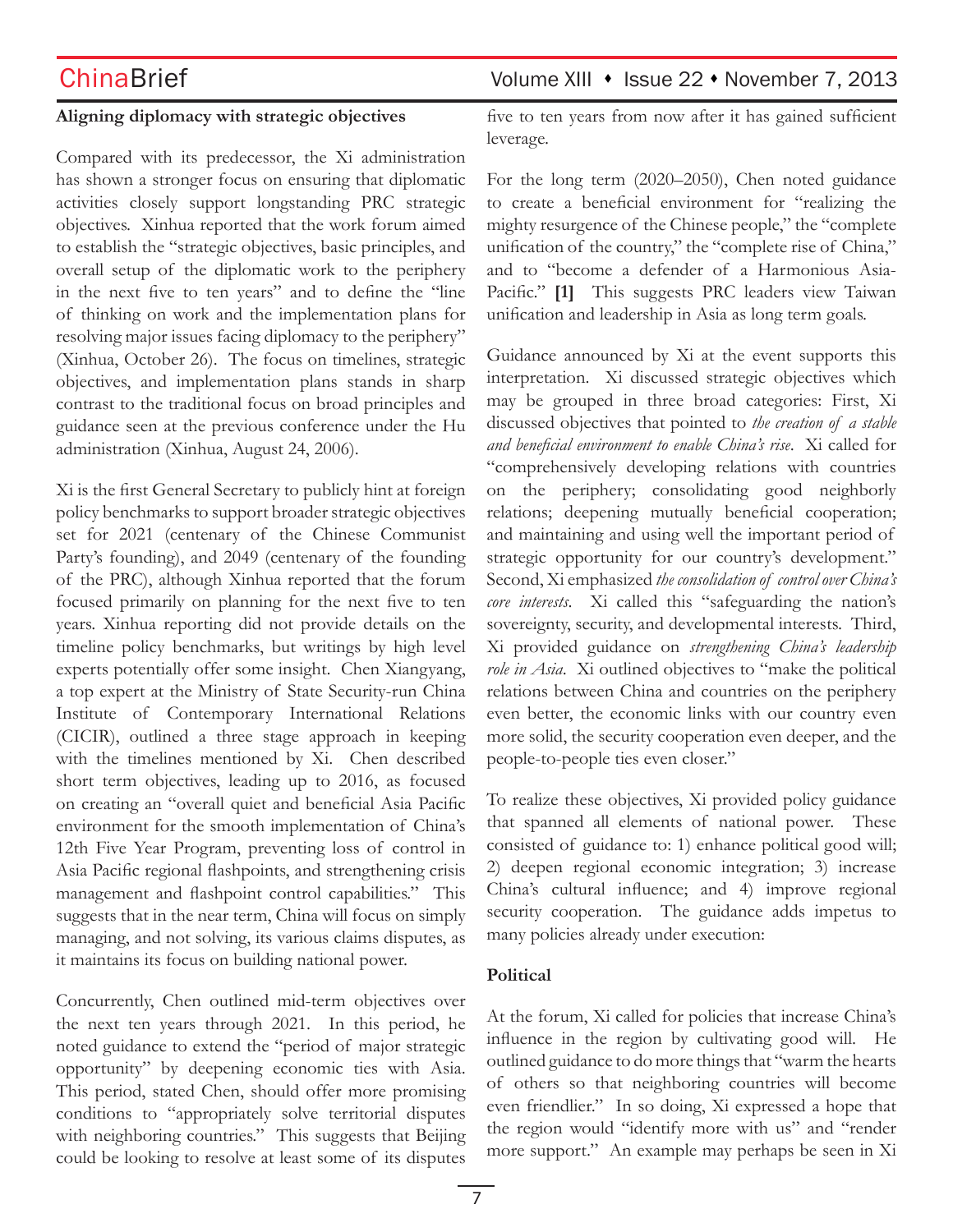Jinping's trip to Thailand in October 2013. During the trip, Xi pledged to buy 1 million tons of rice and 200,000 tons of rubber annually, a major increase which Thailand Prime Minister Yingluck Shinawatra praised as an "act of goodwill" (Xinhua, October 14; see also *China Brief*, Vol. 13, Issue 21).

### **Economic**

Xi also called for policies which provide material aid and also deepen the region's integration with China's economy. He called for "rendering mutual aid and assistance" and "weaving an even closer network of common interests." Xi outlined a vision in which Chinese money, technology, and resources lead the integration of the region. Xi identified a need for China and the region to "accelerate the pace of infrastructure and connectivity construction," and build the "Silk Road Economic Belt" in Central Asia and the "21st Century Maritime Silk Road" in Southeast Asia. Xi also called for accelerating the pace of implementing the "free trade zone strategy, expanding trade and investment cooperation, and establishing a new setup for regional economic integration." Trends in intra-regional trade provide a foundation for such policies. Chinese officials predict that PRC trade with ASEAN will surpass PRC trade with the United States within five years. **[2]**

### **Culture**

Xi also charged the culture apparatus with enhancing publicity work to "expand the social and popular foundation for long term development of our country's relations with peripheral regions." The key, noted Xi, lay in the "popular will" of populations. He called for promoting "tourism, science and education, regional cooperation, and other areas in order to make friends with as many people as possible, and build up extensive ties." The CCP's Sixth Plenum directed major investments in cultural products to increase China's regional and international influence (Xinhua, October 18, 2011).

**Security:** Xi called on the region to adopt a new approach to security along the lines of Chinese norms and ideals. He highlighted in particular the "new security concept" of "mutual trust, benefit, equality and cooperation" and called for China to "voluntarily take part in regional and sub-regional security cooperation" to "deepen strategic

## ChinaBrief Volume XIII • Issue 22 • November 7, 2013

mutual trust." China's advocacy of the Shanghai Cooperation Organization (SCO) and acceptance of an invitation to take part in the US led Rim of the Pacific (RIMPAC) exercise may be seen as examples of this approach (Xinhua, June 9).

## **Enforcement of sovereignty claims**

While many of the objectives cited to enhance PRC influence, Xi also directed efforts to socialize the region to accept China's view of its "core interests" and validated efforts to enforce PRC sovereignty and territorial claims against rival disputants. According to PRC theorists, China's core interests are those collective national material and spiritual demands which are most vital to the nation's development and survival and typically fall under three broad categories of sovereignty, security, and developmental interests.

Since taking office, Xi has stressed the importance of core interests. In a January Politburo study session, Xi emphasized that China will "stick to the road of peaceful development," but that that it will "never sacrifice our national core interests" (Xinhua, January 29). The idea that China has set regional acceptance of PRC core interests as a condition for peace and stability forms the essence of the "principled bottom line" (*yuance dixian*) concept raised by Xi and other senior leaders in various venues. In the words of one *People's Daily* article, China's peaceful development "has a clear bottom line: it will not give up striving for its proper rights and interests, and still less will it sacrifice its core interests" (February 1).

The principled bottom line concept validates recent PRC efforts to enforce its sovereignty claims against rival claimants. PRC leaders appear to regard as successful efforts to apply whole of government pressure against neighboring powers who challenge PRC core interests, while controlling the risks of military escalation. One foreign ministry policy advisor praised China's management of the Senkaku Islands dispute as an example, stating that "strong countermeasures" "broke" Japan's actual control over the Senkakus while "not causing the entire situation to go out of control." The official also praised China's management of the Scarborough Reef dispute, concluding that China had "ended the history of the Philippines' illegal harassment, inspections, and impounding of Chinese fishermen's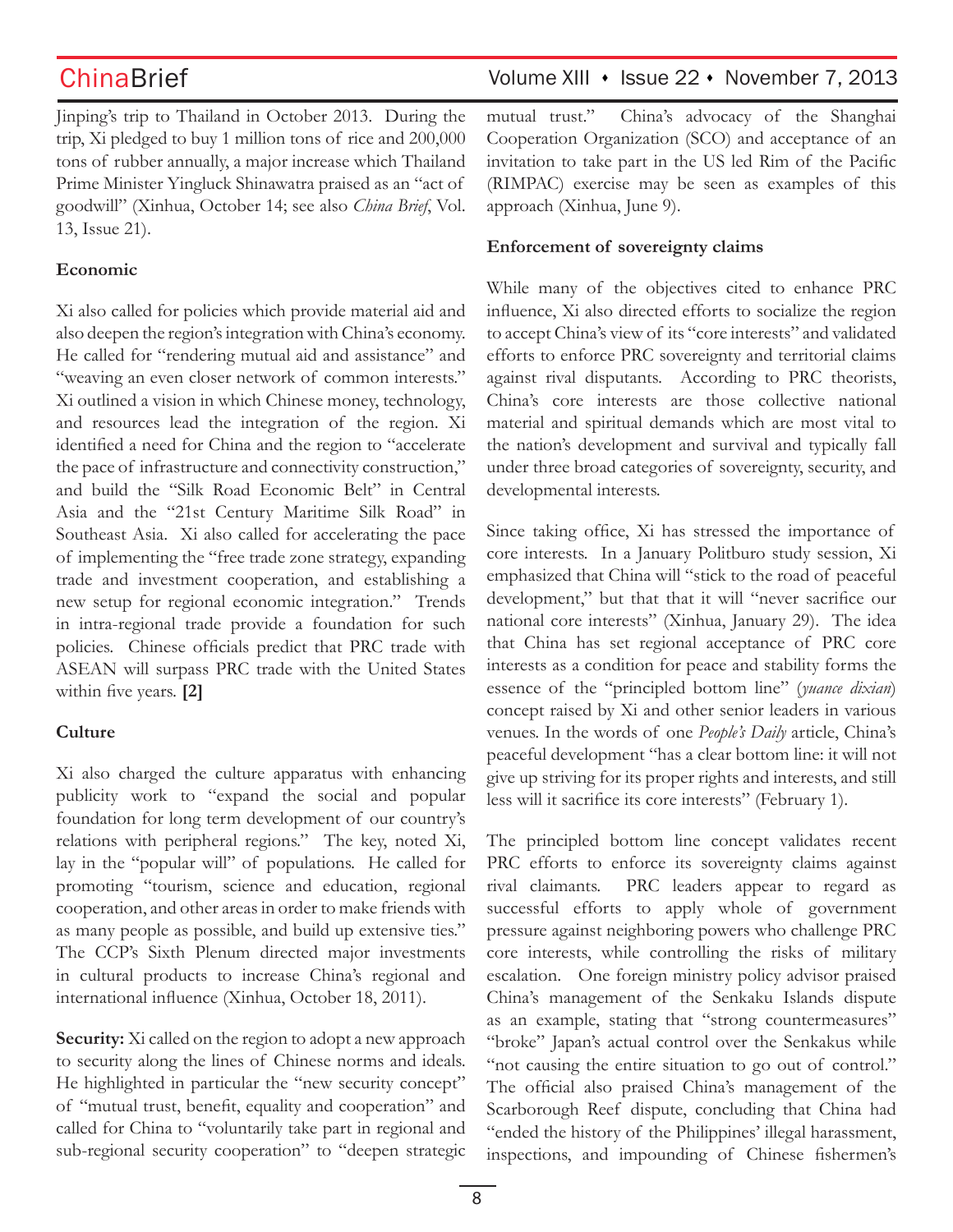boats" while avoiding military conflict. **[3]**

### **Guidance to actively shape regional order**

PRC leaders recognize the challenge of persuading the region of China's peaceful intentions while simultaneously demanding the region accommodate an expanding definition of PRC national interests. To resolve this contradiction, Xi has directed a more active approach to shaping regional relations. At the forum, he highlighted an incentive based approach to enhance China's moral authority and the appeal of cooperative relations. China's leaders have also validated approaches to incrementally enforce PRC sovereignty and territorial claims against rival claimants in a manner that controls the risk of escalation.

Xi and his colleagues have proposed a "righteousness and profit concept" (*liyi guan*) to bolster Chinese moral credibility and attractiveness as a regional leader. Xi explained that this concept advocates "friendship," emphasizes "justice," and advocates assistance to developing countries. Xi also advocated values of "inclusiveness," "common development," and "regional cooperation." He called on China to put these ideas into practice so that they become "common ideals" and "codes of conduct" for the countries in the region to "follow and abide by."

State Councilor Yang Jiechi has similarly advocated the balancing of "justice" and "interests" as a way to encourage countries to support the exercise of PRC power. Yang explained that this includes both political and economic measures. Politically, the concept upholds "justice and fairness" and places "morals above all else." Economically, it upholds "mutual benefit" and "common development." Yang added that China will accommodate the interests of neighboring and developing countries that have been "long-term friends of China" (*Qiushi*, August 16).

Chinese scholars point out the concept includes a "disincentive" aspect not mentioned by the senior leaders. One prominent expert explained that the new policy guidance requires China to be "kind to friendly neighbors" but to also be "hard on bad neighbors," a view commonly observed in such commentaries. **[4]**

## ChinaBrief Volume XIII • Issue 22 • November 7, 2013

### **Implications for the United States**

The elevation of periphery diplomacy in priority carries important implications for the United States. The PRC's clearer articulation of its vision, values, and principles by which it hopes to eventually lead Asia in some ways presents a clearer PRC agenda with which US authorities can engage. However, the same development suggests that PRC officials are growing increasingly confident in their views, and that they may be less amenable to change. The "principled bottom line" concept is an illustration of how China is setting a new baseline of acceptable options in its foreign policy approach.

The strategic guidance outlined at the work forum also shows why PRC relations with the United States will likely grow even more complicated. Both countries support many of the basic features of the current order and both acknowledge many points of convergence, among the most important of which is the necessity of stable ties to ensure the smooth operation of the global economy. Yet even as China steps up cooperation with the United States, it is positioning itself to compete more effectively for influence throughout the Asia Pacific region and the world. Xi's exploitation of US domestic political difficulties to enhance China's standing in Southeast Asia could be the first look at what will likely be an intensifying contest. As the struggle for influence grants as its prize the power to shape the evolution of the regional and global order, US-PRC competition will become increasingly inseparable from cooperation.

*Timothy R. Heath serves as an analyst with U.S. Pacific Command. Mr. Heath has over ten years' experience as a China analyst in the U.S. government and earned his M.A. in Asian Studies at the George Washington University. The views expressed in this article are the personal views of Mr. Heath and do not in any way represent the views of Pacific Command or the U.S. government.*

### **Notes:**

- 1. Chen Xiangyang, "Hurry and Draw up Plans for China's Asia-Pacific Strategy," Liaowang, January 7, 2013.
- 2. "ASEAN to Overtake US as Trade Partner," *Business Times*, September 23, 2013.
- 3. Qu Xing, "The Top Level Design and Bottom Line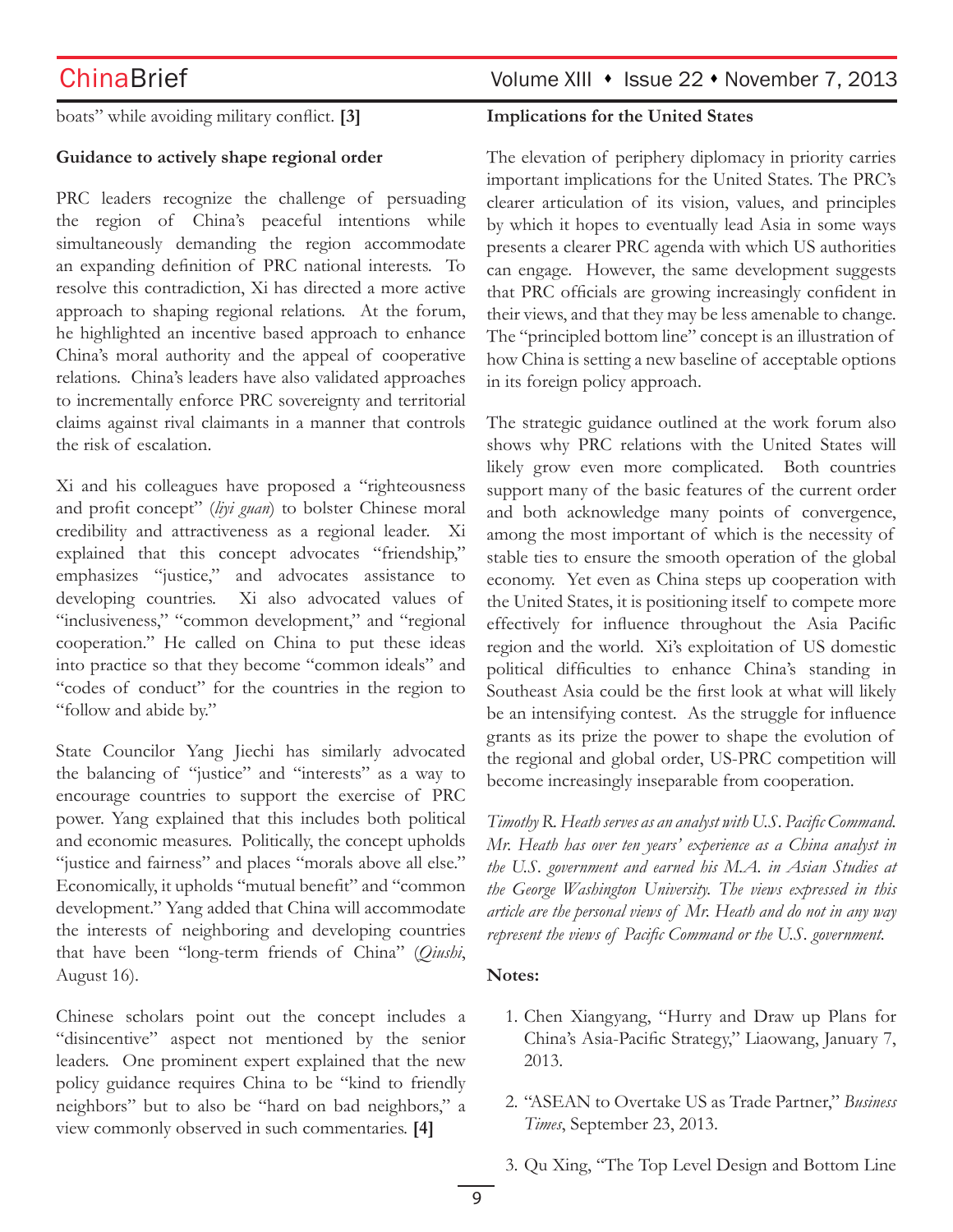Thinking of Chinese Diplomacy," Guoji Xianqu Daobao, September 16, 2013.

4. Chen. See also Ye Hailin, "Establish a New Coordinate System in China's Periphery," Guoji Xianqu Daobao, November 18, 2011.

### **\*\*\***

# **Hunting Season for Multinationals in China?**

By Peter Martin

There is a widespread perception among the foreign business community in China that there has been a concerted crackdown on multinational companies since China's new government took power in March. There have been many headline-grabbing cases in which multi-national corporations (MNCs) faced legal or regulatory problems in China over the previous months, and the sense of uncertainty among the foreign business community is palpable. To view this trend as a crackdown on multinationals alone, however, misses the broader context in which these cases have taken place: the government of Xi Jinping and Li Keqiang is the most activist that China has seen in decades. The intense policy activity it has generated over the past few months is upsetting the status quo for interest groups—both foreign and domestic—in a broad range of areas.

There is no question that multinationals from a wide range of sectors have found themselves under deeper regulatory scrutiny, subject to government investigations or the threat of such action. One major group of investigations links to charges of corruption, the most high-profile of which is the investigation into the British pharmaceutical giant, GlaxoSmithKline (GSK) for allegations of "serious economic crimes" including bribery and corruption (Xinhua, July 11); this was followed by a series of followup investigations into other leading pharmaceutical companies (People's Daily Online, July 24).

Price-fixing and unfair competition have also been strong focusses of a dramatically ramped up effort at enforcing China's anti-monopoly law (AML). Indeed, this summer has seen the National Development and Reform Commission (NDRC) launch investigations into

## ChinaBrief Volume XIII • Issue 22 • November 7, 2013

eight dairy companies (including Abbott Laboratories, Mead Johnson Nutrition and Danone) for price-fixing in infant formula (Xinhua, July 31), following cases earlier in the year where six South Korean and Taiwanese LCDmakers (including Samsung and LG) were fined for price -fixing (Xinhua, January 4). The State Administration for Industry and Commerce (SAIC) also launched a highprofile investigation into the Swedish food packaging giant Tetra Pak for "abusing" its dominant market role (Xinhua, July 5). Rumors continued throughout the summer about which sector and foreign companies regulators would target next; Xinhua, reported on July 28,for example, that foreign luxury car companies would be next (Xinhua, July 28). China's state-run media has also jumped on the bandwagon the previous months, launching its own investigations into foreign companies' pricing practices, most recently in the case of CCTV's October investigation into Starbucks's prices in China (CCTV, October 20). Foreign recycling companies have also found themselves targeted in a joint campaign by China Customs and the Ministry of Environmental Protection to limit the importation of "Western trash" (*yang laji*), raw materials exported for recycling in China, under the government's "Operation Green Fence" (*lv li xing dong*) initiative. The initiative was launched in February and received increasingly prominent coverage in the national and local media over the summer (Xinhua, May 24). Foreign IT giants such as Cisco have also come under increased scrutiny in the wake of Edward Snowden's revelations about US espionage practices; indeed, the China Economic Weekly described eight leading IT companies as "eight guardian warriors" whose influence over the Chinese economy should be curbed as a matter of urgency (China Economic Weekly, June 24).

Is this part of a concerted attack on foreign capital in China? Probably not. For a start, numerous Chinese companies have also been investigated. In terms of pricefixing, several large Chinese firms—such as Kweichow Moutai, Wuliangye, and Biostime—have been targeted, even if the ability of anti-monopoly regulators to go after large central state-owned enterprises is far more open to question. Far more dramatic, however, is the wide-ranging corruption investigation into state-owned oil giant CNPC. Rumors are rife in Beijing about the next anti-corruption targets in China's state-owned sector.

Secondly, most of these cases link to broader themes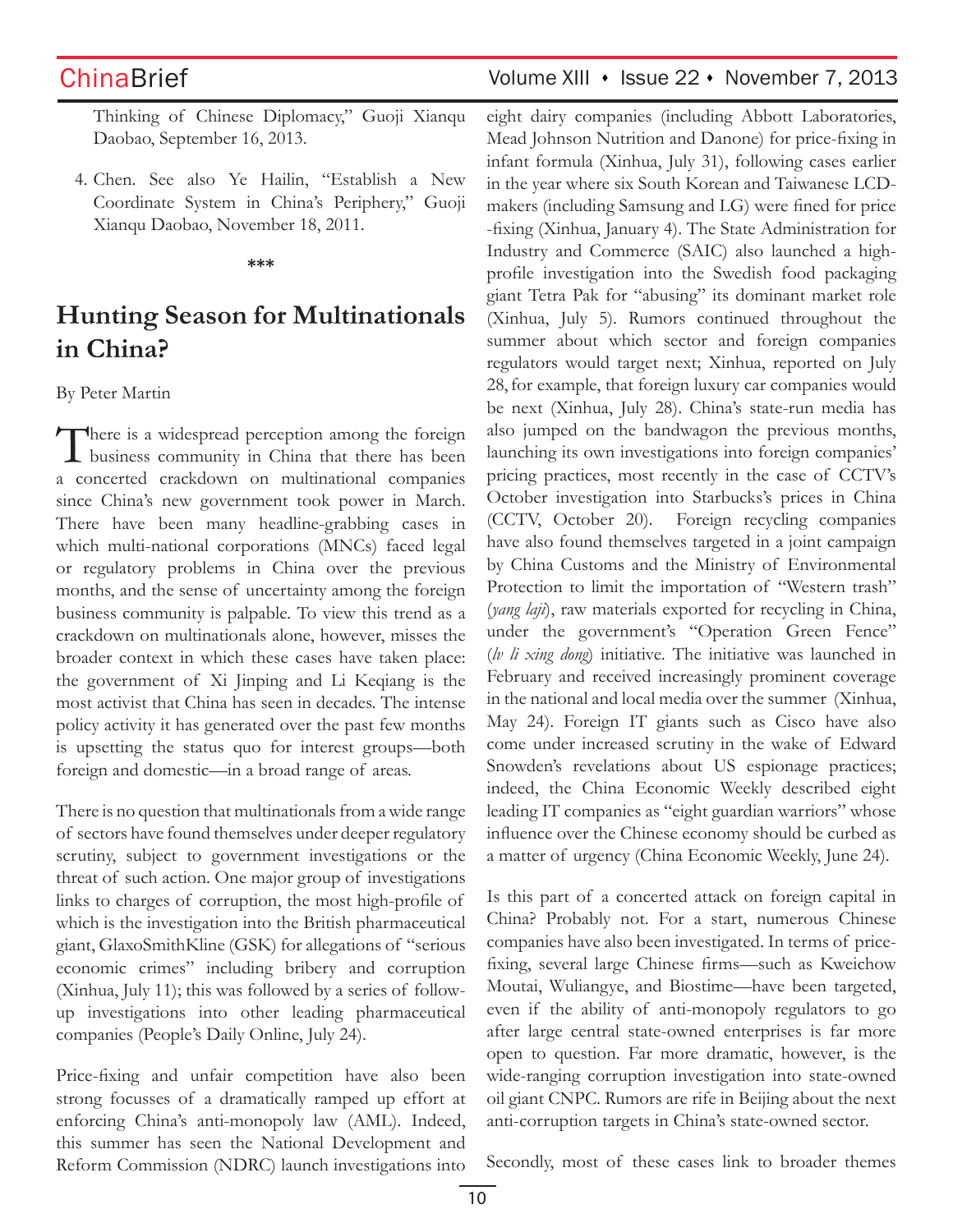being pursued by the Xi-Li government which are not specifically aimed at foreign companies. The GSK investigation links clearly with the government's broad anti-corruption campaign, the early stage of which focused on domestic political players, but—as noted above—has recently widened to include both foreign and domestic companies. Similarly, China's recent spate of anti-trust enforcement cases is part of a broader effort to boost the profile and impact of the country's five-yearold anti-monopoly law. Many of the measures are also populist enforcement efforts aimed at demonstrating the government's responsiveness to consumer concerns such as medical corruption, the high prices of food and beverage products, and concerns over environmental protection. Indeed, government officials and the Chinese state media have repeatedly emphasized that industries where public complains are most vocal have been put to the front of the list for investigations (*Global Times*, October 20). Indeed, in the words of Xu Kunlin of the NDRC's Anti-Monopoly Bureau, "in a situation where we're short of staff, industries where public complaints are deepest and which are easiest to process will be prioritized" (TenCent Finance, August 22).

All of this should be seen in the broader context of new Party and government leadership which is keen to establish its authority and legitimacy in the eyes of the Chinese public. As the new administration has sought to demonstrate action in all of these areas, foreign companies have been caught up in the cross-fire. In general, they have had a worse time of things than their Chinese counterparts because they are less politically connected than many Chinese companies, especially state-owned enterprises (SOEs), and are therefore more vulnerable. Many Chinese companies also enjoy legal protections that multinationals don't enjoy: Article 7 of the anti-monopoly law, for example, explicitly protects the "lawful business operations" of SOEs in strategic sectors. Indeed, noting the upsurge in AML enforcement over the summer, the economically liberal Caijing magazine commented that "for the law to be credible, it must be equal. Thus, the regulator must confront the biggest monopolists in the country—state-owned enterprises" (Caijing, August 28).

Some analysts believe that recent corruption investigations in China's state-owned sector may indeed be a precursor to the new leadership pursuing broader reforms of the state-owned sector at the Third Plenum

## ChinaBrief Volume XIII • Issue 22 • November 7, 2013

from 9 to 12 November. In fact, is possible to argue that much of what has been involved in the recent flurry of government activity is actually necessary preparation for any comprehensive effort at economic liberalization. Anti-corruption measures are certainly important to the smooth functioning of a market economy. In fact, the *People's Daily* has presented anti-corruption measures in this very light, commenting that investigations into "commercial bribery by multinationals is of deep importance to safeguarding the order of the market economy" (*People's Daily*, July 17).

Similarly, a functioning anti-monopoly law, together with experienced enforcement agencies is vital to ensuring meaningful market competition. Demonstrating that the AML can be wielded against foreign companies is also a means of reassuring domestic actors that the liberalization of new sectors of the economy won't necessarily result in foreign domination. China's official media has also gone to great lengths to emphasize this point. Xinhua, for example, stated that, "in parallel with the pricing regulatory measures, China is continuing efforts to further open up to foreign business… all in all, the changes in the Chinese market are in the interests of foreign companies" (Xinhua, August 22).

The new regime has certainly been big on the rhetoric of economic reform and liberalization. Xi Jinping began his administration with a visit to Shenzhen, evoking the symbolism of Deng Xiaoping's "Southern Tour," which re-launched economic reforms in the early 1990s. Both Xi and Li have made bold and direct public statements about the importance of continued reform and their first major policy initiative—the Shanghai Free Trade Zone—was clearly designed to replicate the Special Economic Zones which galvanized economic reforms in the 1980s. The Zone also introduces a "negative list" approach to foreign investment, brining China into line with international standards, setting a precedent for the use of a negative list across China for future Bilateral Investment Treaty negotiations with the United States, and perhaps even acting as a testing ground for China's eventual involvement in the Trans-Pacific Partnership, the Obama administration's flagship "next generation trade agreement" (Caixin, October 21). All of these signals, in theory, are good news for multinational corporations' businesses in China.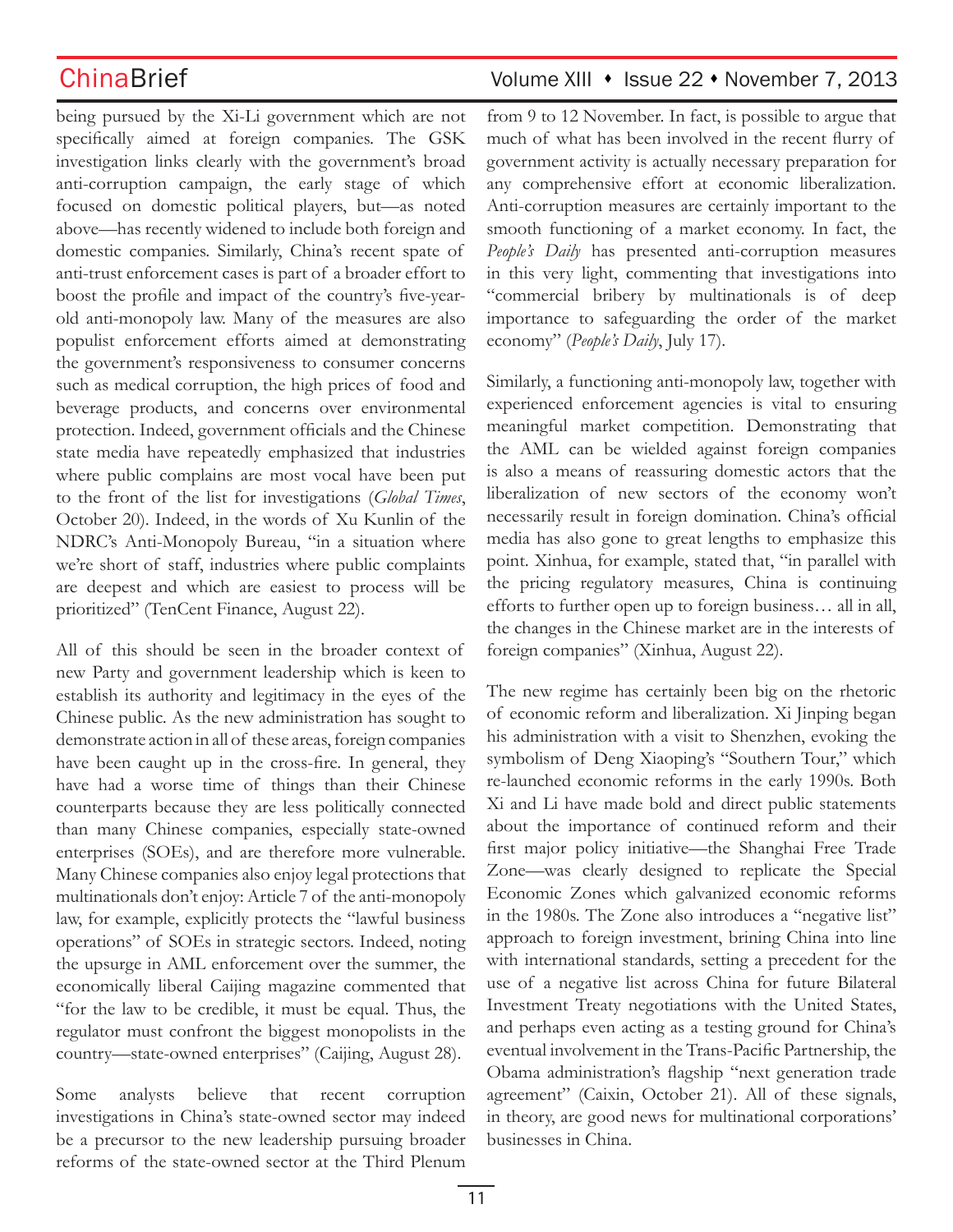There are increasing doubts, however, about what this reformist rhetoric will mean for foreign companies in practice. Indeed, despite the hype surrounding the launch of the Shanghai Free Trade Zone, most analysts—foreign and domestic—have been disappointed by its substance. Caixin magazine, for example, noted to the fact that the Zone's negative list "hardly reflects any improvement on existing foreign investment restrictions" (Caixin, October 18). Many have also been dismayed by the political and ideological priorities of the Xi-Li administration so far, including a description of "Western forces hostile to China" in the now notorious Document No. 9, circulated within the Communist Party. These doubts are compounded by the already jaded attitudes of much of China's foreign business community which has grown increasingly frustrated with the gap between the reformist promises of individuals such as Wen Jiabao over the last decade and what it sees as flagrantly discriminatory policies against MNCs in China.

The new administration's willingness and ability to deliver on substantive economic reform will become clearer after the upcoming Third Plenum, but whatever the new government's commitment to and ability to implement economic reform, there is no doubt that the working style of China's new government is fundamentally different to that of the Hu-Wen administration. This in itself helps to explain the number of foreign companies that have found themselves in trouble over the past months. The level of policy activity—from anti-corruption to anti-trust—in the first months of the government easily makes the Xi-Li administration the most activist government China has seen in decades. Government officials themselves have noted a significant change in governing style between the two administrations, noting the rapid pace of decisionmaking under the new government. As one official noted, "this government makes decisions really quickly. Problems that previously waited a decade have been solved overnight." Foreign companies are being caught in the tailwinds of this activist government, but so too are many domestic institutions and interest groups.

The fact that the past months have not seen a crackdown on foreign capital per se, however, will act as a source of little comfort for foreign companies doing business in China who continue to face huge uncertainty about the business environment.

## ChinaBrief Volume XIII • Issue 22 • November 7, 2013

More importantly, even if the new government can deliver on a program of economic reform, this new era of reform and opening will take place in a profoundly different context for foreign corporations in China than previous reform efforts. China's reforms in the 1990s were aimed to a large extent at attracting foreign investment and technology from a position of relative weakness. China today is different. It is the second largest economy in the world and is seen as a second home market for many of the world's largest corporations; at a time of economic stagnation in the West, most Western companies need China more than it needs them.

As a result, the balance of power between the Chinese state and multinational corporations has shifted dramatically and irreversibly. The government is in a stronger bargaining position with foreign companies than ever before and it is not afraid to use this position to its advantage. In emphasizing the permanence of this changed environment, Xinhua commented that "facing a diligent watchdog and a better-regulated market here, foreign firms now need to do some homework and adapt to the new environment (Xinhua, August 22).

*Peter Martin is a government relations consultant for APCO Worldwide in Beijing. His client work focuses on elite politics, stateowned enterprises, and investment policy in China.* 

**\*\*\***

# **Moscow Talks Business, Beijing Answers with Geo-strategy**

### By Stephen Blank

Russian Prime Minister Dmitry Medvedev visited<br>Reijing on October 22 and 23, as Russia signed large energy, trade and investment deals with the Chinese government. Rosneft signed a Memorandum of Understanding (MoU) with CNPC to form a joint venture to explore several fields in eastern Siberia for oil and gas, with Rosneft taking a 51% share. The oil produced would satisfy local Russian demand for energy, with the rest going to China and other Asia-Pacific consumers (Xinhua, October 18). Rosneft also reached an \$85 billion deal with Sinopec. This deal envisions an initial advance or down payment of 20-30% of the total, in addition to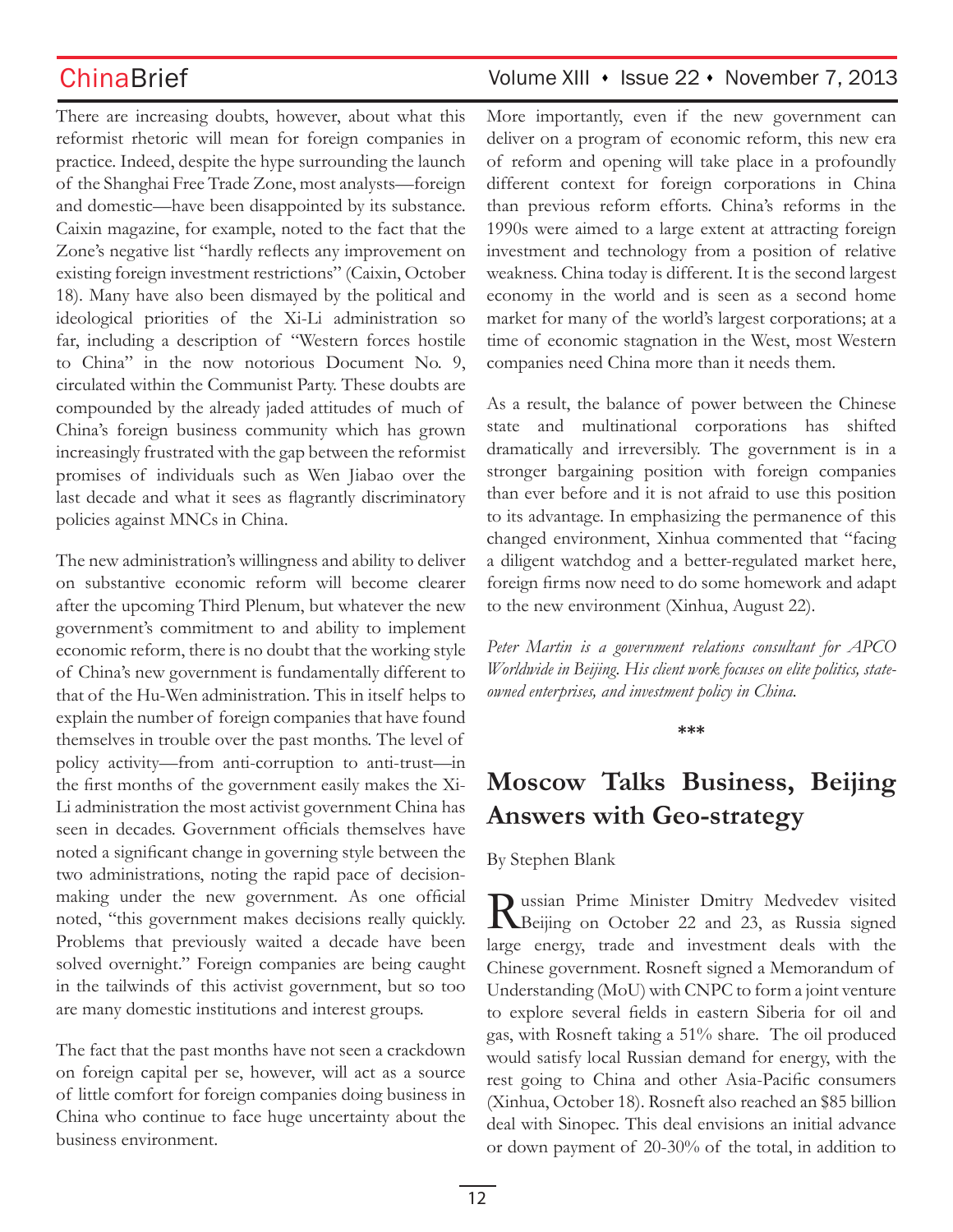the \$60 billion cited above from CNPC. At the same time, Russia's Foreign Trade Bank, Vnesheconobank, signed several agreements totaling \$1.9 Billion with the China Development Bank for the construction of important infrastructure projects in Russia (Kommersant Online, October 23).

These deals built on the earlier agreements signed by China and Rosneft in March 2013 about joint exploration in the Arctic (See *Eurasia Daily Monitor*, March 13). In that deal, Rosneft agreed to supply the China National Petroleum Corporation (CNPC) with 365 million tons of oil for 25 years, worth \$270 Billion. In return, CNPC has apparently made a pre-payment to Rosneft of \$60- 70 Billion. This amounts to 15 million metric tons of crude oil annually for 25 years, at just over \$10 billion per year. This oil will probably flow through the existing East Siberia Pacific Ocean (ESPO) pipeline to Daqing, China. Novatek, an independent gas producer, also granted CNPC a 20% stake in a liquid natural gas project on the Yamal Peninsula in the Arctic. CNPC will become an "anchor customer" and import 3 million tons of natural gas annually (Novatek press release, June 21; Upstream Online, June 21; Interfax, June 21).

While those deals are obviously motivated by energy and economic considers, Chinese press reports also highlighted their geopolitical significance. From the Chinese side, it seems clear that the visit's purpose was to strengthen not only economic cooperation, but to enhance thereby overall geopolitical cooperation with Russia. As noted below, Russia does not appear to understand the relationship in the same way. The Medvedev visit built on the meeting between Chinese President Xi Jinping and Russian President Vladimir Putin at the annual APEC summit in Bali on October 7–8. At that meeting Xi said that "China and Russia had extensive common interests in the Asia-Pacific region. The Chinese side is willing to enhance coordination and cooperation with the Russian side and jointly help maintain security, stability, development, and prosperity in the Asia-Pacific region" (Xinhua, October 7).

The agreements with Medvedev were framed in the same way. Indeed, to hear Chinese Prime Minister Li Keqiang's public statements, it would appear that China is seriously trying to go beyond the previous boundaries of its strategic partnership with Russia. He told Medvedev:

## ChinaBrief Volume XIII • Issue 22 • November 7, 2013

The Chinese side is willing to work with the Russian side to bring into full play the top-level design of the Sino-Russian premiers meeting mechanism and its role in overall planning and guidance coordination, firmly support each other on issues involving each other's core interests and major concerns, and go all out to step up cooperation in major strategic projects so as to bring the Sino-Russian comprehensive strategic cooperative partnership up to a new level (Xinhua, October 22).

The concept of "top-level design" was not applied to international relations until the recent work forum on peripheral diplomacy (see "Diplomacy Work Forum: Xi Steps Up Efforts to Shape a China-Centered Regional Order," in this issue). Introduced to the Chinese political lexicon by former President Hu Jintao, it is a concept borrowed from engineering, a kind of planning that "describes the major components and how they interact with one another to fulfill each requirement" ("Modeling the Architecture of a Software System," Microsoft.com). As such, it appears to call for subordinating elements of the relationship, such as trading deals, to an overall plan. It is by no means clear that Russia has consented to—or even been informed—of this plan.

In this context it is noteworthy that Chinese press commentary on the Medvedev visit emphasized the geopolitical context within which it took place, comparing the meeting to recent visits by Indian Prime Minsiter Manmohan Singh and Mongolian Prime Minister Noron Aktanhuyag. The three Prime Ministerial visits have been cast in a single geopolitical context. So while the issues on the agendas of these visits were primary economic, taken in toto, these visits represent a continuation and acceleration of China's diplomatic and peripheral strategy of alleviating tensions on its periphery to concentrate on domestic development and reduce threats by pulling these three states further into China's orbit (People's Daily Online, October 25).

These visits also signify China's continuing, if not growing economic attractiveness to these governments as partners of China, at least in economic and trade issues. China is now the largest trading partner of all three of these countries, and thus the terms of trade with them are asymmetrically skewed in China's favor. This economic power not only allows China to proclaim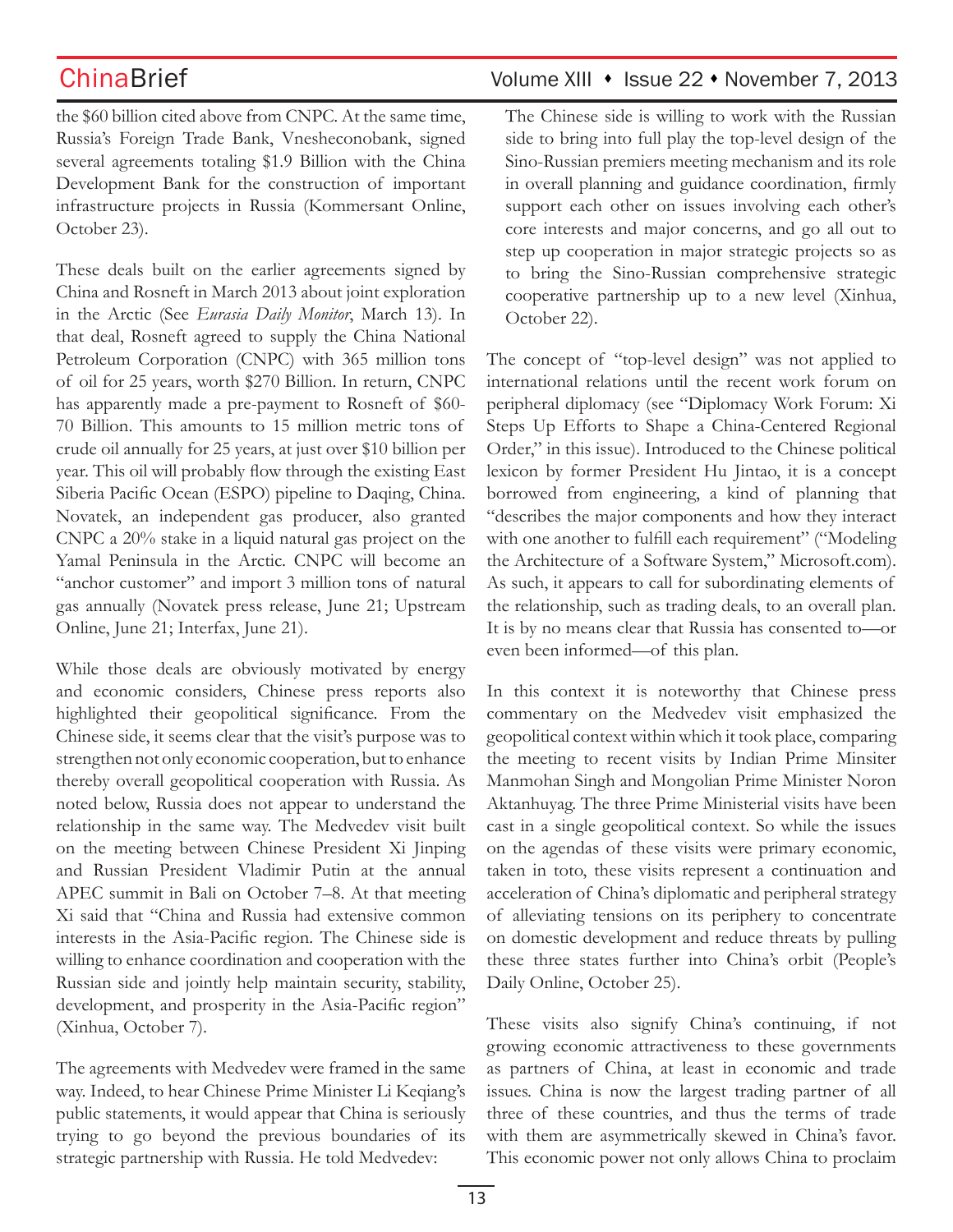ChinaBrief Volume XIII • Issue 22 • November 7, 2013

new initiatives like the Silk Road Economic Belt, that run contrary to their interests, but simultaneous offers China new opportunities to expand its relationship with them allegedly on the basis of mutual benefit. Thus "Generally, China and the other three countries have chosen to seek common ground while reserving their position on any differences. The consensus on all sides favors enhancing strategic mutual trust and strengthening pragmatic cooperation" (People's Daily Online, October 25).

Other commentaries observed that these ministerial visits display an enhanced peripheral diplomacy and are counters to the US rebalancing, or pivot, to Asia (*Global Times*, October 23). Thus, the commentaries observe, the enhancement of ties with these countries will reduce US influence, discouraging India from joining an anti-China balancing coalition, and inducing Russia to cooperate against such a group. The economic terms of the trade, investment, and energy deals are all quite large, but they fell short of Russia's hopes, as it yet again failed to obtain the major natural gas deal it has sought for years. Despite Russian concerns about China's dominant position as the largest single investor in the Russian Far East, Medvedev had to reiterate his and Putin's previous statements that Russia welcomes more Chinese investment in the Russian Far East. Chinese investment in the Russian Far East is a source of major concern to Russian elites, who fear a risk of becoming excessively dependent upon that China and becoming a "raw materials appendage" (Bloomberg, October 13; Xinhua, October 23). As Dmitri Trenin, Director of the Carnegie Endowment's Moscow office notes, "About 90 percent of Russian exports [to China] are hydrocarbons, while machinery accounts for less than 1 percent. Despite the Russian government's professed desire to diversify the country's exports, the energy element has only grown in the past few years. Russia has become one of China's energy bases" (*China Daily*, October 25).

Indeed, we can get a sense of China's geoeconomic and hence geopolitical objectives from the deals made with Medvedev and the agreements reached with India and Mongolia. It would appear that China is in some way perhaps rebalancing to Inner Asia, i.e. westward, and pursuing with redoubled vigor the goal of creating a huge continental economic bloc throughout Eurasia, thereby reducing Russian and Indian potential leverage

and access to those countries and their resources, while attempting to draw them closer to Beijing diplomatically. Thus China Daily observed that these visits have yielded numerous bilateral agreements: "The significance of these visits will extend far beyond, especially when there is further progress on the proposed Bangladesh-China-India-Myanmar Economic Corridor and the Silk Road Economic Belt" (*China Daily*, October 23).

As the foregoing analysis suggests, China is trying to bring Russia into a closer partnership, but both sides are also determined to maintain a free hand on those issues that divide them. Nevertheless, there are many signs that Russian companies like Rosneft are losing their leverage vis-à-vis China as they take on huge amounts of debt from Chinese banks and companies. Meanwhile, the Russian Far East may be in danger of becoming wholly dependent on Chinese investment. On those issues where China is prepared to make deals with Russia or to gain further leverage, e.g. upon Rosneft, progress will occur, but Russia will remain decidedly the junior partner in these deals even as China rhetorically emphasizes Russia's great power status.

Russian sources observed that the main goal of Medvedev's visit was to promote an energy alliance with China (*Kommersant*, October 23). But while it is easy to see how both sides benefit in the short term from such an alliance, the geopolitical consequences of these deals appear to shift the balance of leverage toward China. Thus for the first time Russia has not only relented on giving China equity stakes in its oil fields as well as taking on huge loans that Rosneft must pay back. China has also gained large equity stakes in other important industrial sectors like potash by virtue of its being able to exploit Russian weakness caused by Moscow's quarrel with the Belarusian government in Minsk (See *Eurasia Daily Monitor*, November 6). Clearly these deals' economic terms translate into strategic and geopolitical leverage. Whatever the short-term economic benefit to Russia, it seems pretty clear that the lasting geopolitical advantage and initiative remain with China and that it, perhaps unlike Russia, knows what it wants and how to get it.

*Dr. Stephen Blank is a Senior Fellow and resident Russia expert at the American Foreign Policy Council. Previously, he worked as a professor at the Strategic Studies Institute of the U.S. Army*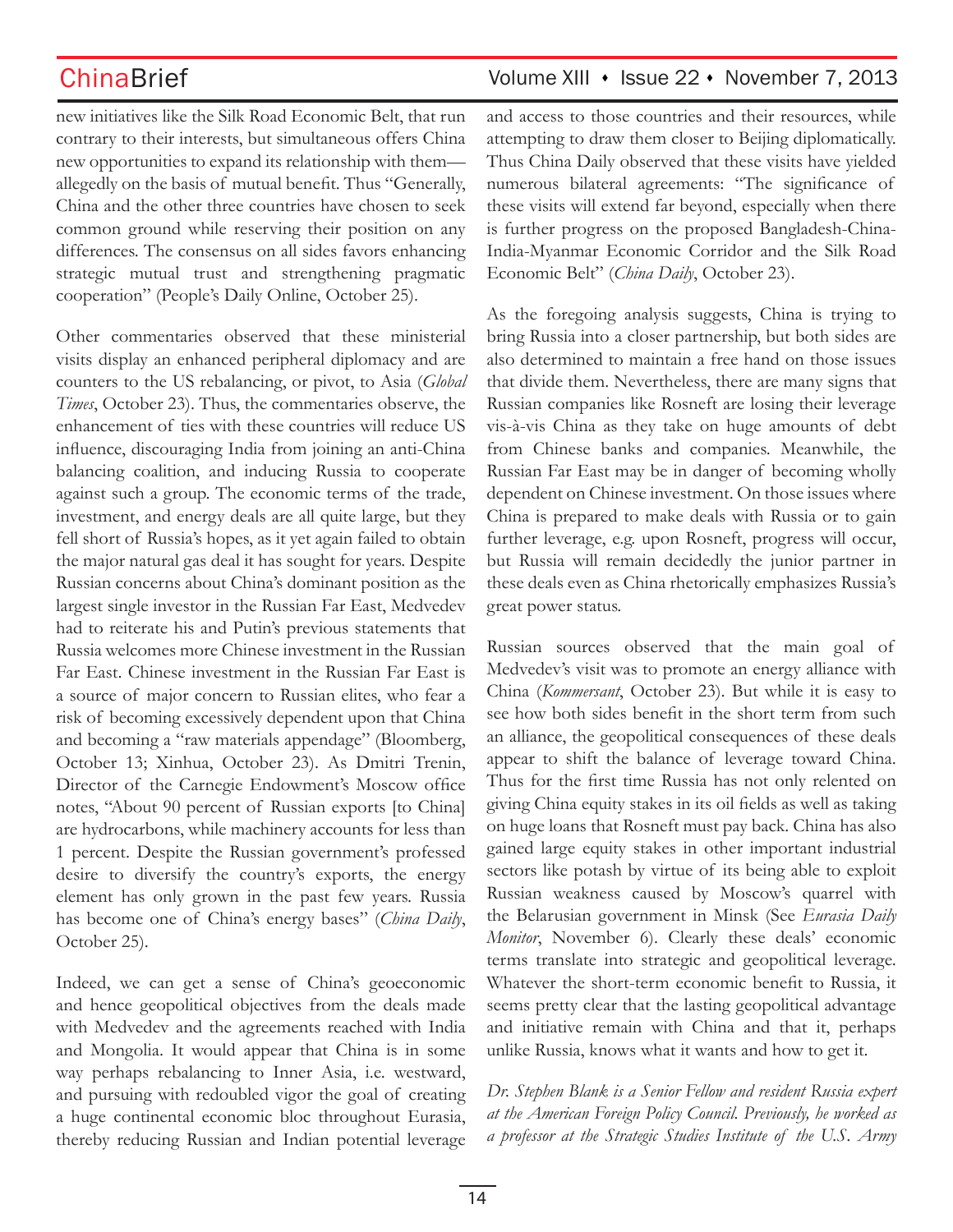*War College at Carlisle Barracks, PA. The views expressed here do not represent those of the U.S. Army, Defense Department or the U.S. Government.*

**\*\*\***

# **Mixed Views of China's "One Size Fits All" Trade Diplomacy in Central Asia**

By Baktybek Beshimov and Ryskeldi Satke

President Xi Jinping's latest, highly ambitious tour through the Central Asian republics took regional political circles by surprise. From the points of view of Central Asian capitals, it seems clear that Beijing is marching through Moscow's turf in Central Asia, forging close ties by offering more money and less meddling compared with the Kremlin's often troublesome integration schemes. However, the cordial ties between Beijing and Central Asian regimes stand in sharp contrast to popular attitudes to China. Local media, opposition groups and popular opinion are often skeptical of China's rising presence in Central Asia. While there is variation among the region's post-Soviet republics, certain themes reappear—concern about the inflow of Chinese labor, disputes about land and territory and skepticism about the management of commercial deals.

The people of these countries experience opportunities merged with anxiety and antagonism. Reactions also vary between states, as variations between governments and policies produce different levels of engagement with China, and thus different experiences and attitudes among populations at large. This article illustrates how elites and people in the region configure their views and attitudes toward China's economic clout, as well as why and how that is happening in each state and in the whole region.

Nascent anti-Chinese sentiments have turned violent in some countries in the last few years, most often via hostility toward Chinese migrants. The popular movement "Protect Kyrgyzstan" in the Kyrgyz Republic, founded by a former speaker of the parliament, aimed to halt illegal migration of workers from China and to confront "ravenous" Chinese business practices,

## ChinaBrief Volume XIII • Issue 22 • November 7, 2013

the subject of which flared into a public campaign in Kyrgyzstan organized by the "Free People" faction with the support of the Kyrgyz language media (Gezitter, July 10; 24kg, February 21). Similar discontent exists in neighboring Tajikistan, where The Islamic Renaissance Party and the "Homeland" popular movement oppose China's influence in the country (Ariana.su, March 23, 2012).

Domestic authorities, however, have welcomed China as a rising economic superpower in Central Asia. Clearly, it has much to offer them, both economically and as an alternative to what regimes view as political meddling by more established regional powers—the United States and Russia. As Uzbek President Islam Karimov has happily remarked, "In 22 years of bilateral relations between Uzbekistan and China, the latter has never set any political demands" (Asia Times, September 24).

Presidents and ruling elites see Beijing as offering a lifeline for their political survival against domestic rivals and external threats. For these elites, Chinese cash inflow and massive development projects help to solidify an image of capable leadership and sound economic management. (Liter, June 13; Centrasia.ru, January 24, 2008). Central Asian regimes also see China as a wall against Western demands for human rights and democracy. The essentially China-led Shanghai Cooperation Organization (SCO) legitimizes and protects authoritarian regimes on the world stage as following a "distinctive way of development" (Kremlin.ru, July 5, 2005). The SCO's struggle against the "three evils" of terrorism, separatism and extremism, suits the primary interests of the Central Asian regimes by creating space to neutralize domestic opponents.

China also offers a welcome alternative to Russia's paternalism. As Russia's integration plans in post-Soviet Eurasia have provoked a sense of anxiety in the region (see *Eurasia Daily Monitor*, June 5 and 12; November 6), Chinese President Xi Jinping has repeatedly stressed China's respect for Central Asian sovereignty (Xinhua, September 13). China's hunger for energy deals, and its willingness to put them ahead of political questions, has undermined Russia's ability to use economic coercion.

Regimes cannot afford to antagonize Russia, but they have on several occasions turned to China for support against its demands, especially in disputes over energy.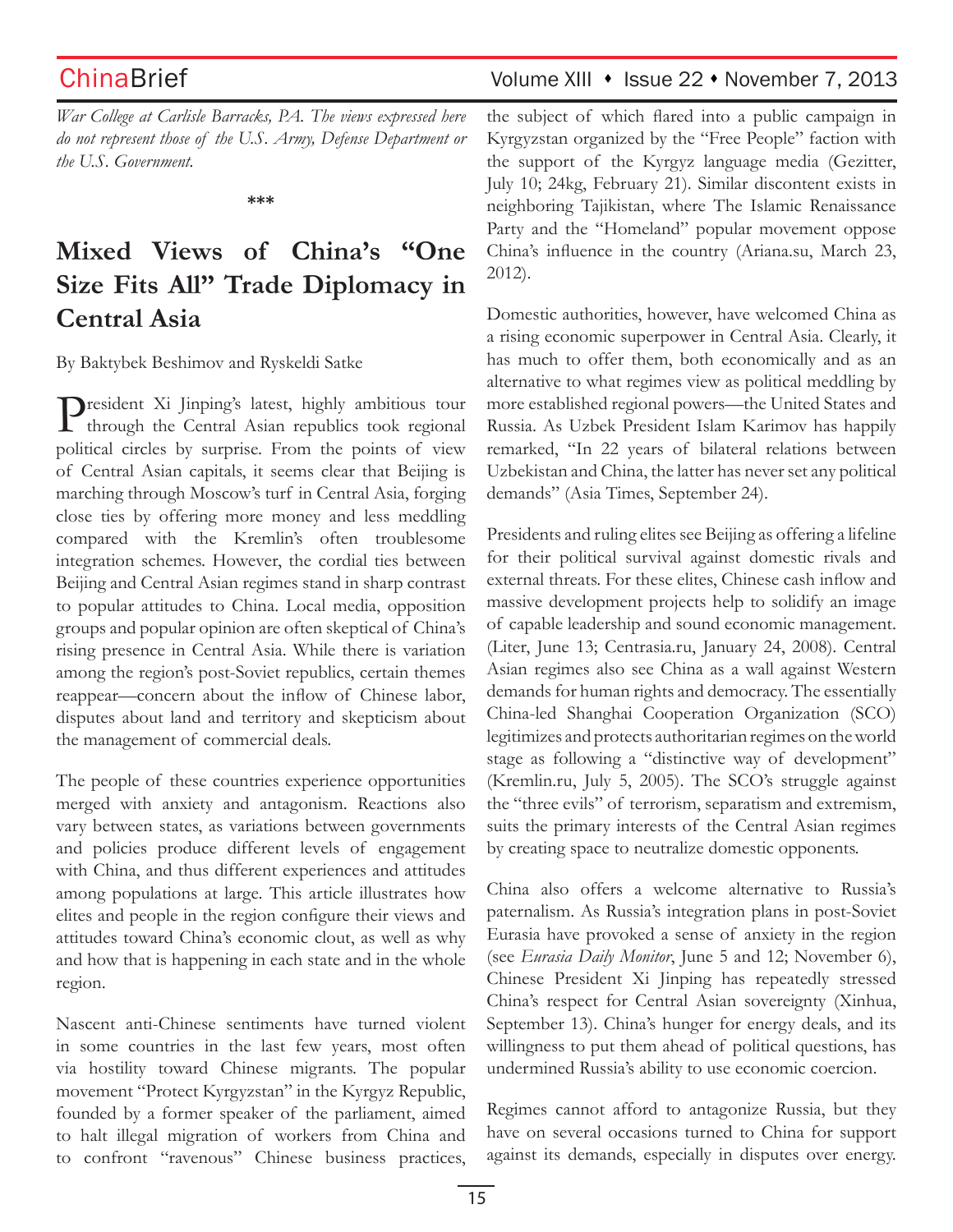For example, Turkmen authorities have been successful in developing energy projects with China, freeing it from pressure from GazProm. Turkmenistan has favored a Chinese-sponsored gas pipeline from Turkmenistan's Galkynysh gas reserve through Uzbekistan, Tajikistan and Kyrgyzstan, integrating Central Asian states (*Platts Oilgram*, September 4). Likewise, former Kyrgyz President Kurmanbek Bakiyev, prior to his overthrow, responded to Russian meddling in Kyrgyz affairs by offering Kyrgyz-Russian joint infrastructure projects to Chinese businesses (Vesti.kz, January 14, 2010).

Nevertheless, regional elites retain strong cultural and political ties with Moscow. Kazakhstan, Kyrgyzstan and Tajikistan have joined Moscow's Collective Security Treaty Organization, and have moved toward its proposed customs bloc and Eurasian Union. Cooperation with China is also limited by popular discomfort about China's power, economic influence and physical presence via infrastructure projects and migrant labor.

Domestic poll results about attitudes to China's presence in the region vary between countries, and appear to be heavily influenced by the relative presence or absence of free speech, political pluralism and independent media. Polls in the relatively free societies of Kyrgyzstan, Kazakhstan and Tajikistan reveal conflicting public opinions about China's emergence in the region (Pravda. ru, August 15). The political opposition in these republics often use criticism of "Chinese expansion" to challenge regimes. In relatively authoritarian Uzbekistan and Turkmenistan there is no reliable public opinion polling, making it hard to comment on popular attitudes.

The largest source of domestic opposition in Kyrgyzstan, Uzbekistan and Tajikistan is the inflow of the Chinese labor. In Kyrgyzstan and Tajikistan, an upsurge of Chinese laborers has escalated competition with local communities for jobs in mining, agriculture, construction, trade and transportation. Consistent increase in the number of Chinese small and medium businesses in both states is breeding anger among Kyrgyz, Uzbek and Tajik commercial associations and local communities (Fergana.ru, November 30, 2007). Uniquely, Uzbekistan has set up a strict visa regime to limit migration while welcoming Chinese investment. In wealthier Kazakhstan and Turkmenistan, where Beijing is heavily involved in

## ChinaBrief Volume XIII • Issue 22 • November 7, 2013

energy sectors, migrant labor has not been a major issue.

There is no records of violence against Chinese companies or their employees in Uzbekistan and Turkmenistan, where authoritarian regimes may have simply suppressed hostility, while President Nursultan Nazarbayev's regime in Kazakhstan tolerates anti-Chinese sentiments by applying preventive measures to stem off aggressive behavior. In the weaker states of Kyrgyzstan and Tajikistan, violent skirmishes with Chinese workers, attacks on Chinese companies and assassinations of Chinese businessmen occur frequently.

Sporadic clashes between Chinese workers and local residents have been on the rise in Tajikistan over the last five years, driven both by migration and Chinese acquisition of land in the country (Institute For War and Peace Reporting, November 28, 2007). The Tajikistani labor migration service's statistics have reported increasing flows of Chinese workers since 2007. By 2010, their estimated population in Tajikistan had reached 82,000. Tajik communities were enraged in 2011, when the government leased 2,000 hectares of farmland to China, a week after a decision to cede 1,100 square kilometers of disputed land along the Chinese border (Radio Free Europe/Radio Liberty [RFE/RL], January 28, 2011).

There is a widespread perception in Central Asia that China encourages migration in order to reduce the pressure of overpopulation, and to settle groups of Chinese nationals who can influence the politics of Central Asian countries. Tajikistani expert Rustam Haidarov asserted that "It is China's strategy to resettle its people in different countries. It's China's policy. They occupy slowly, cautiously. They realize their own goals in Tajikistan and affect our economic policy. In time this will lead to influence in politics" (RFE/RL, January 28, 2011). Muhtar Auezov, the former Kazakhstani ambassador to China, has described the "massive presence" of Chinese nationals in Kazakhstan as a result of its "fundamental issue of overpopulation" (Megapolis.kz, August 5).

Trade and infrastructure agreements also generate skepticism and resentment in Central Asian countries, as opposition groups question the ability of governments to negotiate and manage deals in the national interest. Kazakhstan's relations with Beijing are a case in point: Astana has most succeeded in allaying popular concerns